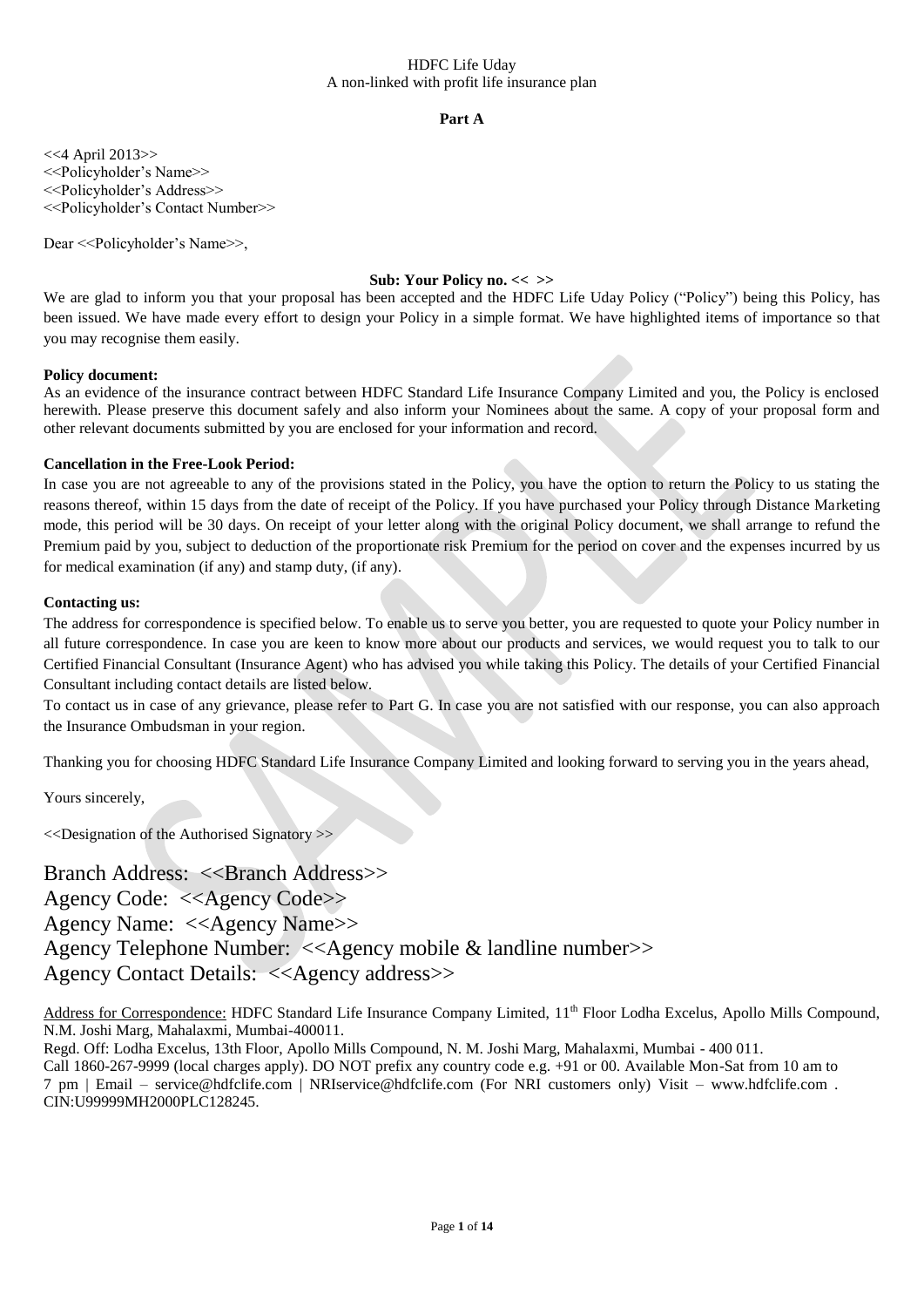# **POLICY DOCUMENT- HDFC Life Uday**

### **Unique Identification Number: <<101N105V02>>**

Your Policy is a non-linked participating protection-cum-savings limited pay policy. This document is the evidence of a contract between HDFC Standard Life Insurance Company Limited and the Policyholder as described in the Policy Schedule given below. This Policy is based on the Proposal made by the within named Policyholder and submitted to the Company along with the required documents, declarations, statements, Declaration of Good Health form, any response given to Short Medical Questionnaire (SMQ) by the Life Assured, applicable medical evidence and other information received by the Company from the Policyholder, Life Assured or on behalf of the Policyholder. This Policy is effective upon receipt and realisation, by the Company, of the consideration payable as First Premium under the Policy. This Policy is written under and will be governed by the applicable laws in force in India and all Premiums and Benefits are expressed and payable in Indian Rupees.

# **POLICY SCHEDULE**

**Policy number: << >>**

 $\epsilon$ 

### **Client ID: << >>**

| <b>Policyholder Details</b>                                                  |                                                                                                        |  |  |  |
|------------------------------------------------------------------------------|--------------------------------------------------------------------------------------------------------|--|--|--|
| <b>Name</b>                                                                  | $<<$ >>                                                                                                |  |  |  |
| <b>Address</b>                                                               | $<<$ >>                                                                                                |  |  |  |
| <b>Life Assured Details</b>                                                  |                                                                                                        |  |  |  |
| <b>Name</b>                                                                  | $<<$ >>                                                                                                |  |  |  |
| <b>Date of Birth</b>                                                         | $<<$ dd/mm/yyyy >>                                                                                     |  |  |  |
| Age on the Date of Risk<br>Commencement                                      | $<<$ >> years                                                                                          |  |  |  |
| <b>Age Admitted</b>                                                          | $<<$ Yes/No>>                                                                                          |  |  |  |
| <b>Policy Details</b>                                                        |                                                                                                        |  |  |  |
| Date of Commencement of Policy                                               | $<<$ Date>>                                                                                            |  |  |  |
| <b>Date of Risk Commencement</b>                                             | $<<$ RCD $>>$                                                                                          |  |  |  |
| Date of Issue                                                                | << First Issue Date>>                                                                                  |  |  |  |
| <b>Premium Due Date(s)</b>                                                   | < <dd month="">&gt;</dd>                                                                               |  |  |  |
| <b>Sum Assured on Maturity</b>                                               | $Rs. \ll \gg$                                                                                          |  |  |  |
| <b>Sum Assured on Death</b>                                                  | $Rs. \ll \gg$                                                                                          |  |  |  |
| <b>Annualised Premium</b>                                                    | $Rs. \ll \gg>$                                                                                         |  |  |  |
| <b>Policy Term</b>                                                           | $<<$ >> years                                                                                          |  |  |  |
| <b>Premium Paying Term</b>                                                   | $<<$ >> years                                                                                          |  |  |  |
| <b>Frequency of Premium Payment</b>                                          | << Annual/Half-yearly/ Quarterly/ Monthly >>                                                           |  |  |  |
| <b>Premium per Frequency of Premium</b><br><b>Payment</b>                    | $Rs. \ll \gg$                                                                                          |  |  |  |
| <b>Underwriting Extra Premium per</b><br><b>Frequency of Premium Payment</b> | $Rs. \ll \gg$                                                                                          |  |  |  |
| <b>Total Premium per Frequency of</b><br><b>Premium Payment</b>              | $Rs. \ll \gg$                                                                                          |  |  |  |
| <b>Grace Period</b>                                                          | $<< 15$ (for Monthly mode) 30 (for other modes) $>>$ days                                              |  |  |  |
| <b>Final Premium Due Date</b>                                                | $<<$ dd/mm/yyyy $>>$                                                                                   |  |  |  |
| <b>Maturity Date</b>                                                         | $<<$ dd/mm/yyyy $>>$                                                                                   |  |  |  |
| Policy issued on the basis of                                                | << Short Medical Questionnaire (SMQ)/ Declaration of Good Health/ Full Underwriting<br>Ouestionnaire>> |  |  |  |

**Riders**

| ------            |       |
|-------------------|-------|
| <b>Rider Name</b> |       |
| <b>Rider Term</b> | years |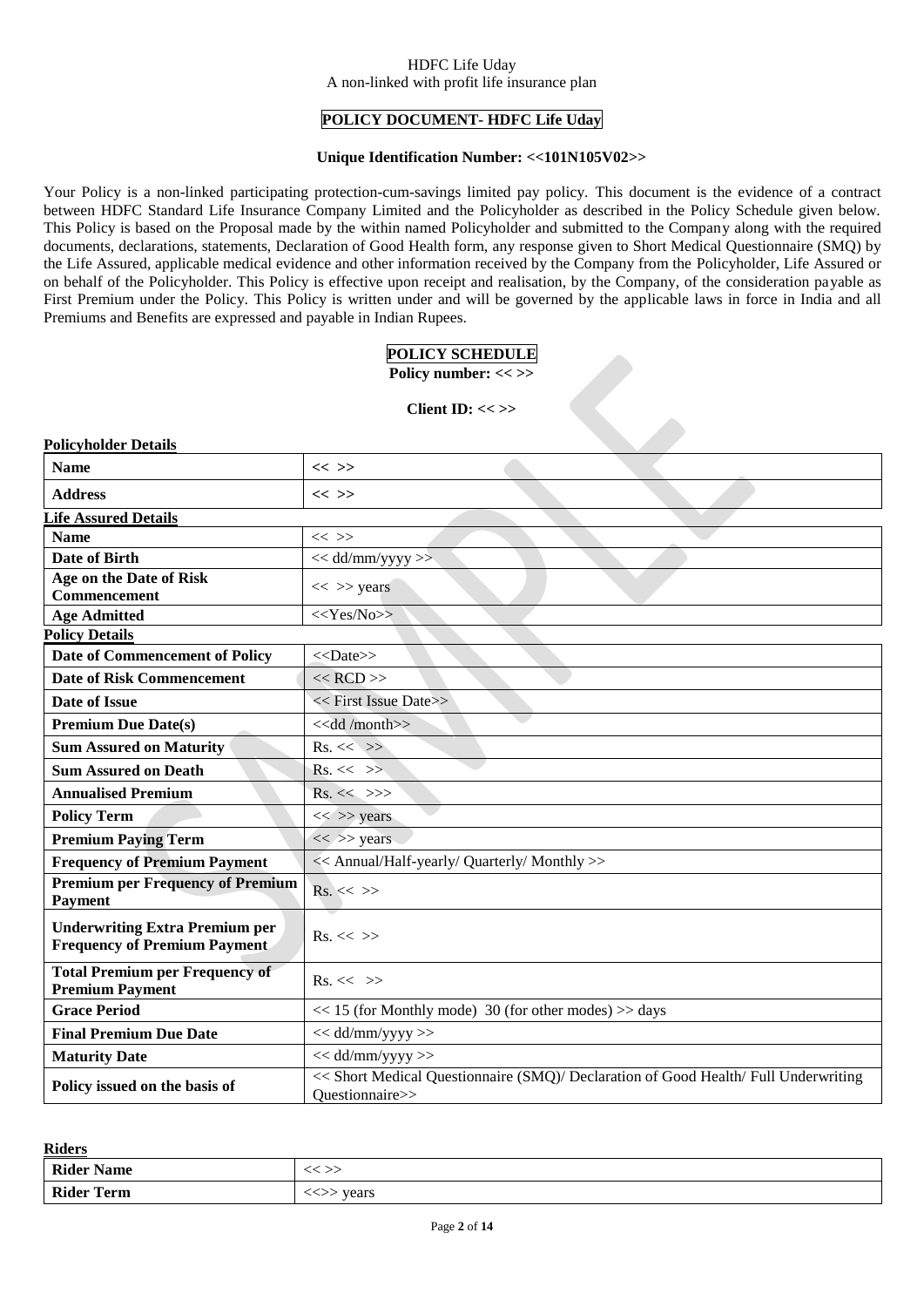| KS.<br><b>\ssured</b><br>Sun |  | Rider |  |
|------------------------------|--|-------|--|
|------------------------------|--|-------|--|

The Premium amount is excluding any Service Tax and other levies leviable on the Premium. Amount of Service Tax and other levies, will be charged at actuals as per prevalent rate.

# **NOMINATION SCHEDULE**

| <b>Nominee's Name</b>                                                   | $<<$ Nominee-1 $>>$ | $<<$ Nominee-2 $>>$ |
|-------------------------------------------------------------------------|---------------------|---------------------|
| Date of Birth of Nominee                                                | $<<$ dd/mm/yyyy >>  | $<<$ dd/mm/yyyy >>  |
| <b>Nomination Percentage</b>                                            | $<<$ >> %           | $<<$ >> %           |
| <b>Nominee's Address</b>                                                | $<<$ >>             | $<<$ >>             |
| <b>Appointee's Name</b><br>(Applicable where the Nominee is a<br>minor) | $<<$ >>             |                     |
| Date of Birth of Appointee                                              | $<<$ dd/mm/yyyy >>  |                     |
| <b>Appointee's Address</b>                                              | $<<$ >>             |                     |

Signed at Mumbai on <<>>

# For HDFC Standard Life Insurance Company Limited

Authorised Signatory

In case you notice any mistake, you may return the Policy document to us for necessary correction.

**SPACE FOR ENDORSEMENTS**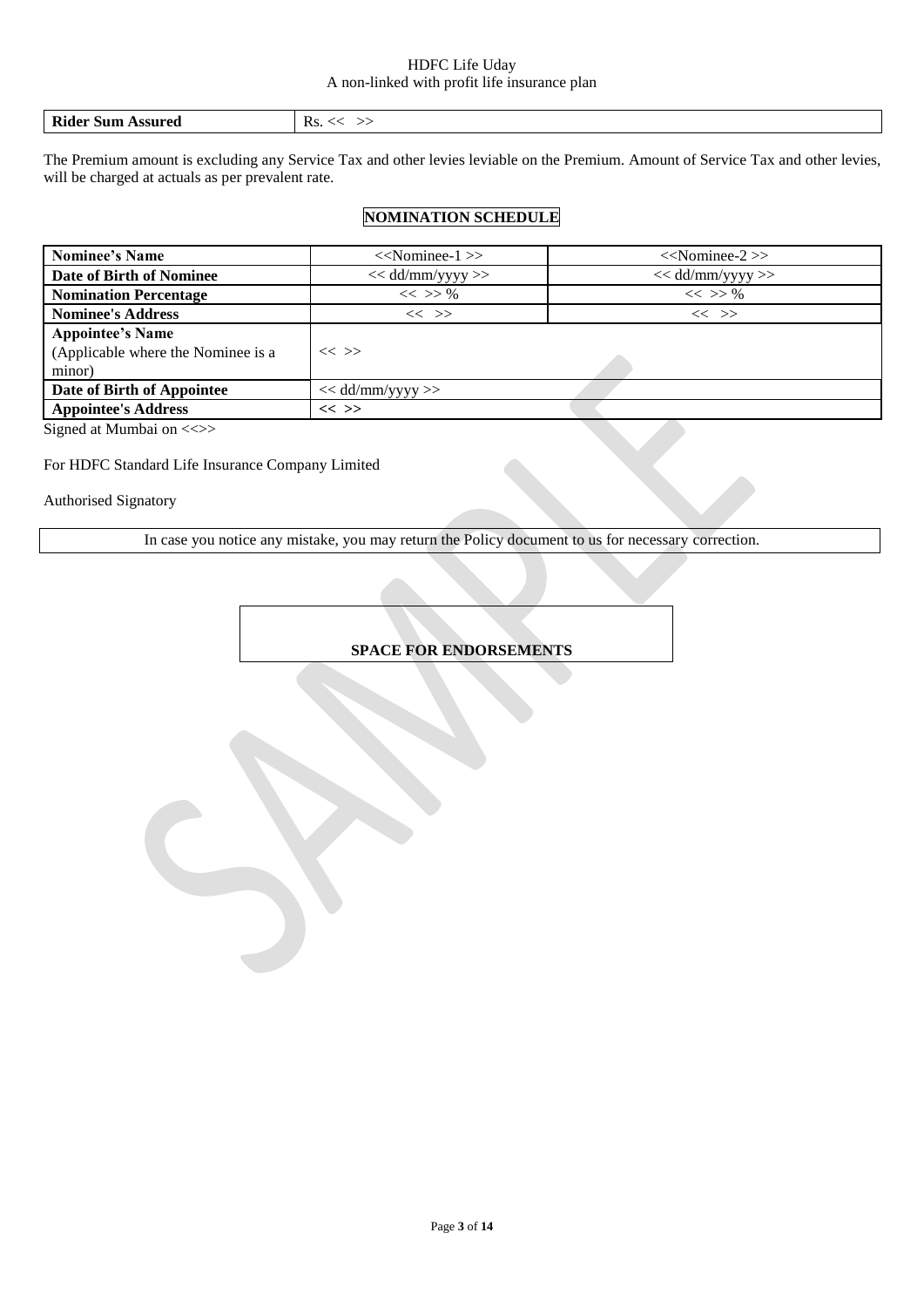### **Part B**

In this Policy, the following definitions shall be applicable:

- 1) *Accident –* means a sudden, unforeseen and involuntary event caused by external, visible and violent means.
- 2) *Accidental Death –* means death by or due to a bodily injury caused by an Accident, independent of all other causes of death. Accidental Death must be caused within 180 days of any bodily injury.
- 3) *Appointee –* means the person named by you and registered with us in accordance with the Nomination Schedule, who is authorized to receive the Death Benefit under this Policy on the death of the Life Assured while the Nominee is a minor;
- 4) *Assignee*  means the person to whom the rights and benefits under this Policy are transferred by virtue of assignment under section 38 of the Insurance Act, 1938; as amended from time to time
- 5) *Company, company, Insurer, Us, us, We, we, Our, our means or refers to HDFC* Standard Life Insurance Company Limited.
- 6) *Date of Risk Commencement –* means the date, as stated in the Policy Schedule, on which the insurance coverage under this Policy commences;
- 7) *Frequency of Premium Payment* means the period, as stated in the Policy Schedule, between two consecutive Premium due dates for the Policy;
- 8) *Life Assured* means the person as stated in the Policy Schedule on whose life the contingent events have to occur for the Benefits to be payable. The Life Assured may be the Policyholder.
- 9) *Maturity Date* means the date stated in the Policy Schedule, on which the Policy Term expires and this Policy terminates;
- 10) *Nominee –* means the person named by you and registered with us in accordance with the Nomination Schedule, who is authorized to receive the Death Benefit under this Policy, on the death of the Life Assured;
- 11) *Policy Anniversary –* means the annual anniversary of the Date of Risk Commencement;
- 12) *Policyholder, You, you, your* means or refers to the Policyholder stated in the Policy Schedule.
- 13) *Policy Term –* means the term of the Policy as stated in the Policy Schedule;
- 14) *Premium(s)* means an amount stated in the Policy Schedule, payable by you to us for every Policy Year by the due dates, and in the manner stated in the Policy Schedule, to secure the benefits under this Policy, excluding service tax and other levies;
- 15) *Premium Paying Term –* means the period as stated in the Policy Schedule, in years, over which Premiums are payable;
- 16) *Revival of a Policy* means restoration of the Policy, which was discontinued due to the non-payment of Premium, by the Company with all the benefits mentioned in the Policy document, with or without rider benefits, if any, upon the receipt of all the Premiums due and other charges/late fee, if any, as per the terms and conditions of the Policy, upon being satisfied as to the continued insurability of the insured/Policyholder on the basis of the information, documents and reports furnished by the Policyholder.
- 17) *Revival Period*  means the period of two consecutive years from the date of discontinuance of the Policy, during which period the Policyholder is entitled to revive the Policy, which was discontinued due to the non-payment of Premium, in accordance with the terms of Revival of a Policy.
- 18) *Sum Assured on Death –* means the absolute amount of benefit which is guaranteed to become payable on death of the Life Assured as per the terms and conditions of the Policy.
- 19) *Sum Assured on Maturity* means the absolute amount of benefit which is guaranteed to be payable in the form of survival / maturity benefit during the Policy term as per the terms and conditions of the Policy.
- 20) *Surrender* means complete withdrawal/ termination of the entire Policy.<br>21) *Surrender Value* means an amount, if any, that becomes payable in case
- 21) *Surrender Value* means an amount, if any, that becomes payable in case of Surrender of the Policy in accordance with the terms and conditions of the Policy.

**Part C 1. Benefits**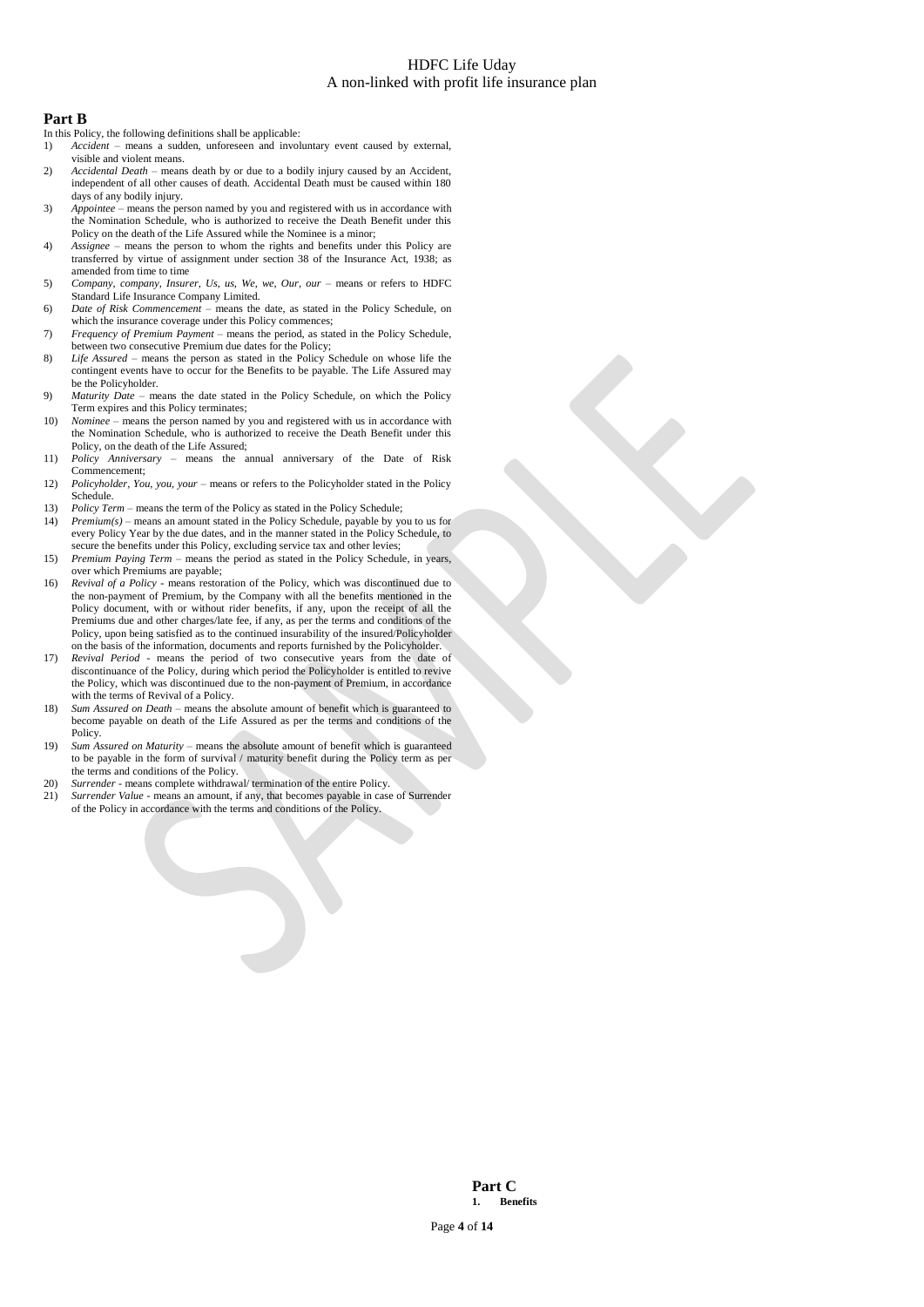- (1) *Maturity Benefit* On survival of the Life Assured till the Maturity Date and provided all Premiums which have fallen due have been paid, the Maturity Benefit described below is payable.
	- The Maturity Benefit amount payable is the sum of:
	- (i) Sum Assured on Maturity,
	- Accrued Guaranteed Additions,
	- (iii) Accrued Reversionary Bonuses (if any),
	- (iv) Interim Bonus (if any), and (v) Terminal Bonus (if any).
- (2) *Death Benefit* On death of the Life Assured before the Maturity Date and provided all Premiums which have fallen due have been paid, the Death Benefit amount payable shall be the higher of:
	- (i) Sum Assured on Death + Accrued Reversionary Bonuses (if any) + Accrued Guaranteed Additions + Interim Bonus (if any) + Terminal Bonus (if any); or
	- (ii) 105% of Premiums paid. Sum Assured on Death shall be the higher of Sum Assured on Maturity or an absolute amount assured to be paid on death (which in this case is equal to the Sum Assured on Maturity) or 10 times the Annualised Premium for entry age upto 50 years and 7 times Annualised Premium for entry age greater than 50 years.
- (3) The Death Benefit is subject to the exclusions set out in Part F Clause 1 (Exclusions).
- (4) For the purpose of computation of Annualised Premium for Death Benefit, the Premiums shall exclude any underwriting extra premiums, any loadings for modal premiums and any taxes paid such as Service Tax and other levies.
- (5) Upon the payment of the Death Benefit or the Maturity Benefit, whichever is earlier, the Policy terminates and no further Benefits are payable.
- (6) An additional amount equal to 100% of Sum Assured on Death shall be payable upon the death of the Life Assured due to Accidental Death. Upon this payment, the Policy terminates and no further benefits are payable.
- (7) For a Paid-up Policy, the Death Benefit and Maturity Benefit payable shall be as described in Part D Clause 2 (Lapsed Policies and Paid-Up Policies).
- (8) Auto Cover Continuance: For a paid-up Policy, the full Death Benefit shall continue for a period of one year (Auto Cover Continuance period) from the date of first unpaid Premium.
	- The Death Benefit payable during this one year shall be the higher of:
	- Sum Assured on Death + Accrued Guaranteed Additions + Accrued Reversionary Bonus (if any) + Interim Bonus (if any) + Terminal Bonus(if any); or
	- 105% of Premiums paid

Sum Assured on Death shall be the higher of Sum Assured on Maturity or an absolute amount assured to be paid on death (which in this case is equal to the Sum Assured on Maturity) or 10 times the Annualised Premium for entry age upto 50 years and 7 times Annualised Premium for entry age greater than 50 years.

During the Auto Cover Continuance period, the additional Accidental Death benefit shall be reduced to 100% of Paid-up Sum Assured on Death. The Guaranteed Additions and Reversionary Bonuses (if any) accrued till due date of first unpaid Premium shall become payable on death and no further Guaranteed Additions or Reversionary Bonus shall accrue to the Policy.

Auto Cover Continuance applies only to the basic Death Benefit available under Clause 1(2) of Part C above and not to the additional Accidental Death benefit. At the time of payment of Death Benefit, during Auto Cover Continuance period, the due but unpaid Premium shall not be deducted from the benefit payable.

After the expiry of Auto Cover Continuance period, the Death Benefit would be as mentioned in Clause 2(7) of Part C.

- (9) The recipients of Benefits under this Policy shall be as specified below:
	- (i) Death Benefit shall be payable to the registered Nominee(s), if the Policyholder and the Life Assured are the same; or to the Policyholder if the Life Assured is other than the Policyholder.
	- (ii) All other Benefits shall be payable to the Policyholder.<br>(iii) If the Policy has been assigned, all Benefits shall be pay If the Policy has been assigned, all Benefits shall be payable to the Assignee.
- 
- **2. Payment and cessation of Premiums**
- (1) The first Premium must be paid along with the submission of your completed application. Subsequent Premiums are due in full on the due dates as per the Frequency of Premium Payment set out in your Policy Schedule.
- (2) Premiums under the Policy can be paid on yearly, half-yearly, quarterly or monthly basis as per the chosen Frequency of Premium Payment and as set out in the Policy Schedule or as amended subsequently.
- (3) If you have chosen monthly Frequency of Premium Payment, we may collect first 3 months Premium in advance on the date of commencement of Policy, as a prerequisite to allow monthly mode of premium payment.
- (4) The Premiums that fall due in the same financial year can be paid in advance. However, where the premium due in one financial year is paid in advance in earlier financial year, we may collect the same for a maximum period of three months in advance of the due date of the premium.
- (5) Any Premiums paid before the Due Date will be deemed to have been received on the Due Date for that Regular Premium.
- (6) A grace period of not more than 30 days, where the mode of payment of Premium is other than monthly mode, and not more than 15 days in case of monthly mode, is allowed for the payment of each renewal Premium after the first Premium. We will not accept part payment of the Premium.
- (7) A Premium will be deemed to remain unpaid if the Premium amount has not been realised by us. If any Premium remains unpaid after the expiry of the grace period, your Policy may lapse or become Paid-Up, as described in Part D Clause 2, with effect from the due date of the first unpaid Premium. In that event, the Benefits under such Policy shall be payable in accordance with Part C Clause 1(7) as stated above.
- (8) Premiums are payable by you without any obligation on us to issue a reminder notice to you.

Where the Premiums have been remitted otherwise than in cash, the application of the Premiums received is conditional upon the realisation of the proceeds of the instrument of payment, including electronic mode.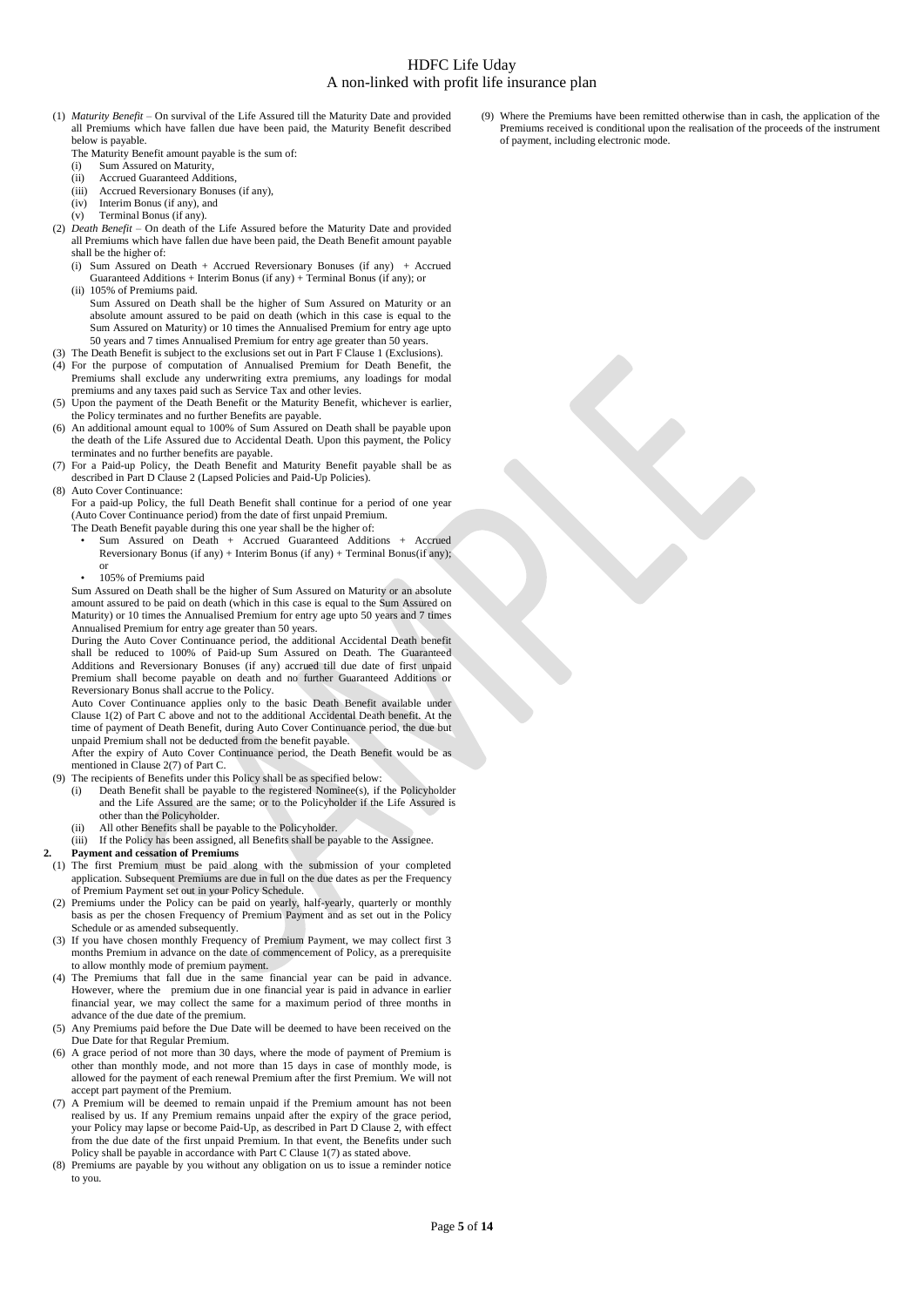### **Part D**

### **1. Surrender Value**

- The Policy will acquire a minimum Guaranteed Surrender Value (GSV) depending on the Premium Paying Term of the Policy.
- (1) The GSV is acquired on a Policy with Premium Paying Term of less than 10 years on payment of full Premiums for the first 2 policy years and on a Policy with Premium Paying Term of more than or equal 10 years on payment of full Premiums for the first 3 policy years.
- (2) Subject to the Policy being in-force, the minimum GSV shall be the sum of Surrender Value of Premiums and the Surrender Value of any bonuses and guaranteed additions, already accrued to the Policy.
- (3) The Surrender Value of Premiums shall be determined as the applicable GSV factors on Premiums paid at the time of surrender multiplied to the total Premiums paid to date.
- (4) The Surrender Value of the bonuses/additions shall be determined as the applicable GSV factors on bonuses/additions at the time of surrender multiplied to the bonuses/additions already accrued to the Policy.
- (5) The GSV factors applicable for Premiums paid, accrued guaranteed additions and accrued bonuses are as specified in Appendix 1.
- (6) The surrender value shall be higher of the GSV and the Special Surrender Value (SSV). For details of SSV, please refer to Appendix 2.
- (7) For the purpose of computation of Premium for Surrender Benefit, the Premiums shall exclude any underwriting extra premiums and any taxes paid such as Service Tax and other levies.

#### **2. Lapsed Policies and Paid-Up policies**

- (1) If any Premium remains unpaid after the expiry of the grace period and your Policy has not acquired a minimum Guaranteed Surrender Value, your Policy's status will be altered to lapsed status and the cover will cease.
- (2) No Benefits would be payable under a lapsed Policy.
- (3) If any Premium remains unpaid after the expiry of the grace period and your Policy has acquired a minimum Guaranteed Surrender Value, your Policy's status will be altered to Paid-up status.
- (4) Once your Policy is altered to Paid-up status, the Sum Assured on Death/Maturity will reduce to Paid-up Sum Assured on Death/Maturity. Guaranteed additions and simple reversionary bonuses accrued till the date of Policy becoming Paid-up shall continue to remain attached. Your Policy will cease to qualify for addition of any future bonuses and guaranteed additions. Accidental Death benefit will be an additional sum equal to Paid-up Sum Assured on Death.

(5) A lapsed or Paid-up Policy may be revived subject to the terms and conditions as described under Part D Clause 3.

- (6) The Maturity Benefit for a Paid-up Policy shall be the sum of:
	- (i) Paid up Sum Assured on Maturity,
	- (ii) Accrued Guaranteed Additions,
	- (iii) Accrued Reversionary Bonuses (if any).

The Paid-up Sum Assured on Maturity will be calculated as the Sum Assured on Maturity multiplied by the ratio of the Premiums paid to the Premiums payable under the Policy. The Accrued Reversionary Bonus/ Accrued Guaranteed Additions refers to the bonus/ guaranteed additions accrued to the Policy before it became Paid-up.

- (7) The Death Benefit for a Paid-up Policy shall be higher of:
	- (i) Paid-up Sum Assured on Death + Accrued Guaranteed Additions + Accrued Reversionary Bonus (if any); or
	- (ii) 105% of Premiums paid

The Paid-up Sum Assured on Death shall be computed by multiplying the Sum Assured on Death by the ratio of the Premiums paid to the Premiums payable under the Policy. The Accrued Reversionary Bonus

/ Accrued Guaranteed Additions refers to the bonus/ guaranteed additions accrued to the Policy before it became Paid-up.

- (8) For the purpose of computation of Death Benefit, the Premiums shall exclude any underwriting extra Premiums, any loadings for modal Premiums and any taxes paid such as Service Tax and other levies
- **3. Revival of the Policy**

If your Policy has been Paid-up or lapsed, it may be revived subject to the IRDAI (Non-Linked Insurance Products) Regulations, 2013 as amended from time to time and the terms and conditions that we may specify from time to time. Currently, the application for the revival should be made within two years from the due date of the first unpaid Premium and before the expiry of the Policy Term. The revival will be subject to satisfactory evidence of continued insurability of the Life Assured and payment of outstanding Premiums with interest and a revival fee of Rs 250. Once the Policy is revived, you are entitled to receive all contractual Benefits.

### **4. Alterations**

No alterations are permissible under the Policy except change in Frequency of Premium Payment. Alteration in the Frequency of Premium Payment may lead to a change in the Premium.

### **5. Bonus and Guaranteed Additions**

(1) Bonuses will be allocated through the simple reversionary bonus method by distribution of the surplus on the basis of actuarial valuation of assets and liabilities at the end of the financial year. The simple reversionary bonus rate is expressed as a percentage of the Sum Assured on Maturity as declared from time to time. No guarantee shall be applicable to the declaration of future rates of reversionary bonus.

- (2) Subject to Premiums being paid as and when due under the Policy, the Policyholder shall receive at maturity or death whichever is earlier, Guaranteed Additions accrued at the end of every Policy year for the first 5 Policy years at the rate of 3% of Sum Assured on Maturity. In case of surrender, the surrender value of Guaranteed Additions will be payable.
- (3) Where applicable, an interim bonus may be payable on a death/maturity claim. Additionally, at the discretion of the Company and based on experience, terminal bonus may be declared at the end of the Policy term.

#### **6. Loans**

Once a Policy has acquired a Surrender Value, loans will be permitted on this product to the Policyholder against the security of the Surrender Value of the Policy, subject to such terms and conditions as the Company may specify from time to time. The rate of interest payable on such loan amount shall be as prescribed by the Company at the time of granting the loan. Our current terms and conditions are stated below:

- The loan will only be given on an in-force policy;
- The loan amount will be subject to maximum 80% of the Surrender Value;
- The interest rate on loan is 10.5% p.a.;
- Before any benefits are paid out, loan outstanding together with the interest thereon will be deducted and the balance amount will be payable;
- Where the loan outstanding including interest exceeds 90% of the Surrender Value for a reduced paid-up Policy, then the Policy will be foreclosed and the Policyholder will be paid the Surrender Value less loan outstanding including interest;
- · An in-force or fully paid-up Policy shall not be foreclosed for non re-payment of loan.

### **7. Free Look Cancellation**

In case the Policyholder is not agreeable to any of the provisions stated in the Policy, the Policyholder has an option to return the Policy to the Company stating the reasons thereof, within 15 days from the date of receipt of the Policy. If the Policy has been purchased through Distance Marketing mode this period will be 30 days. On receipt of the Policyholder's letter along with the original Policy document, the Company shall arrange to refund the Premium paid, subject to deduction of the proportionate risk Premium for the period on cover and the expenses incurred by the Company for medical examination (if any) and stamp duty (if any).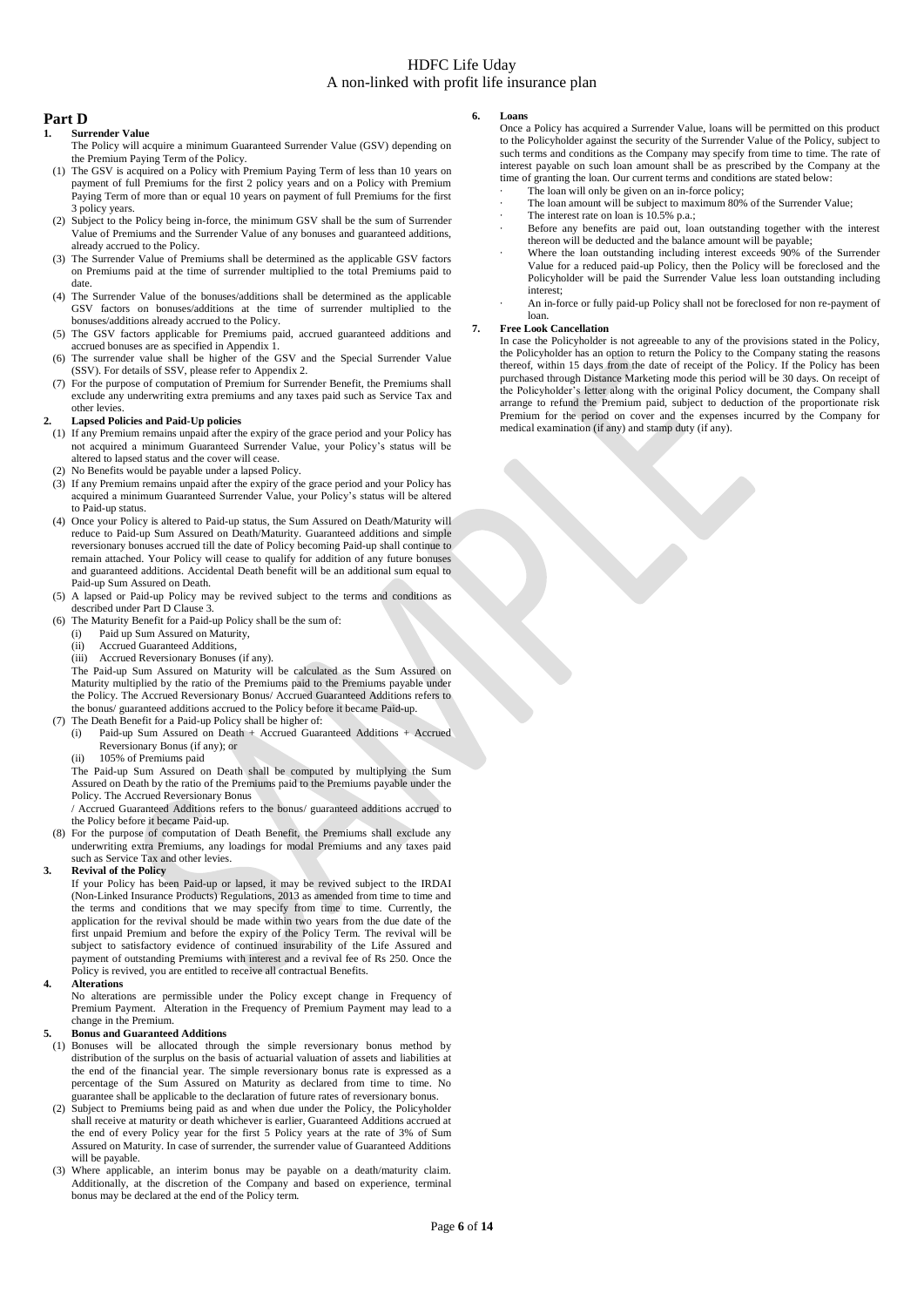### **Part E**

### **1. Additional Servicing Charges**

Any additional servicing request initiated by the Policyholder will attract a charge of Rs. 250 per request. This charge may be increased with prior approval from IRDAI. The list of additional services eligible under this product is given below. Any administrative servicing that we may introduce at a later date would be included to this  $\frac{1}{1}$  i.

- i. Cheque bounce/cancellation of cheque.
- ii. Request for duplicate documents such as duplicate policy document.
- iii. Failure of ECS/SI due to an error at Policyholder's end.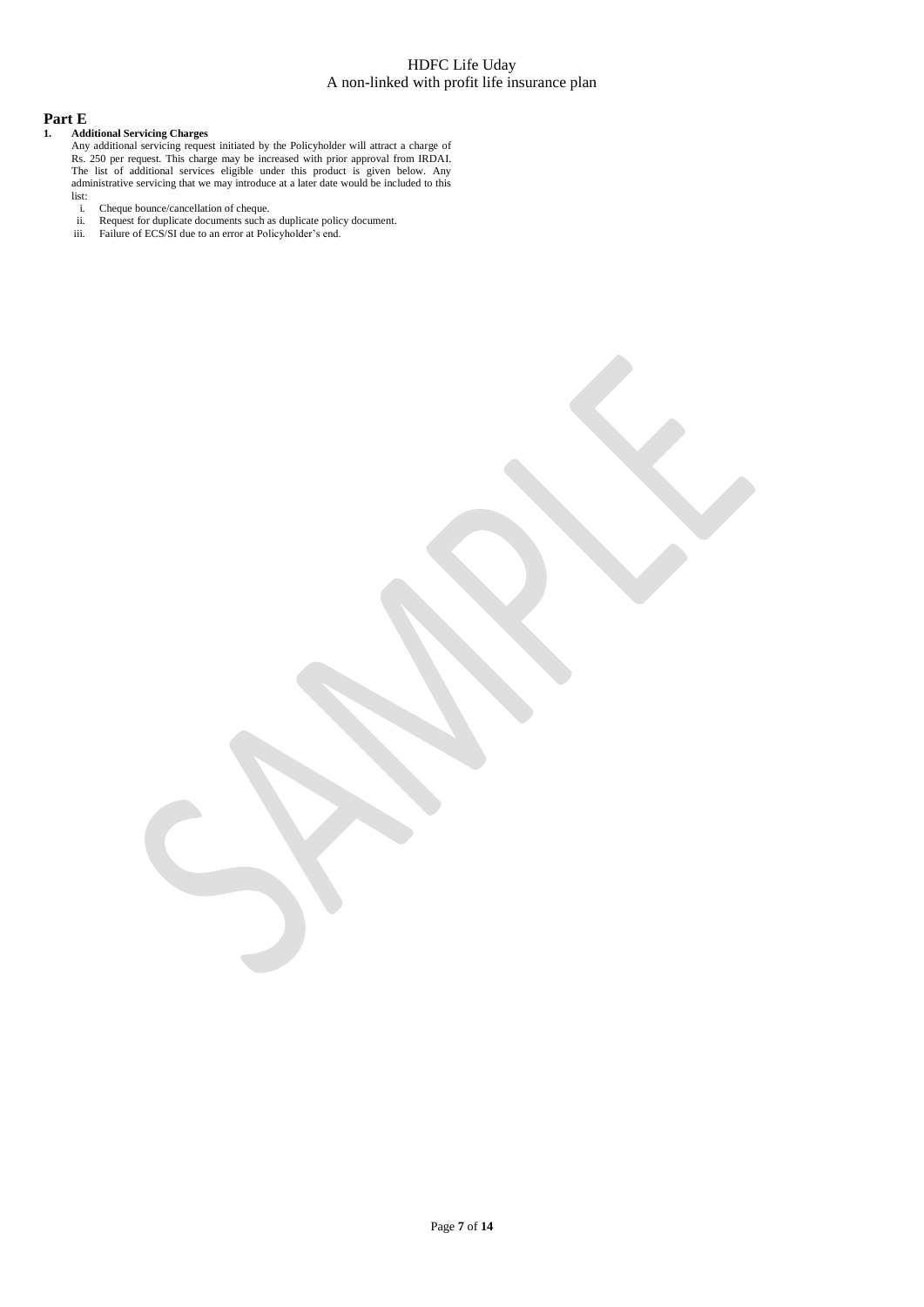### **Part F**

(1) Suicide claim provisions

In case of death of Life Assured due to suicide within 12 months from the Risk Commencement Date of the Policy, the Death Benefit shall be equal to 80% of the Premiums paid provided the Policy is in-force. In case of death of Life Assured due to suicide within 12 months from the date of revival of the Policy, the Death Benefit shall be equal to an amount which is higher of 80% of the Premiums paid till the date of death or Surrender Value as available on the date of death.

- (2) Exclusions, if any (e.g. occupational hazard ,travel)
	- We will not pay the additional amount equal to 100% of Sum Assured on Death in case of Accidental Death, if death is caused directly or indirectly from any of the following:
	- (i) Intentionally self-inflicted injury or suicide, irrespective of mental condition. (ii) Alcohol or solvent abuse, or the taking of drugs except under the direction of a registered medical practitioner.
	- (iii) Taking part or practising for any hazardous hobby, pursuit or race.
	- (iv) War, invasion, hostilities (whether war is declared or not), civil war, rebellion, revolution or taking part in a riot or civil commotion.
	- (v) Taking part in any flying activity, other than as a passenger in a commercially licensed aircraft.
- (vi) Taking part in any act of a criminal nature with criminal intent.

#### **1. Age Admitted**

The Company has calculated the Premiums under the Policy on the basis of the age of the Life Assured as declared in the Proposal. In case you have not provided proof of age of the Life Assured with the Proposal, you will be required to furnish such proof of age of the Life Assured as is acceptable to us and have the age admitted. In the event the age so admitted ("Correct Age") during the Policy term is found to be different from the age declared in the Proposal, without prejudice to our rights and remedies including those under the Insurance Act, 1938, as amended from time to time we shall take one of the following actions (i) if the Correct Age makes the Life Assured ineligible for this Policy, we will offer him suitable plan as per our underwriting norms. If you do not wish to opt for the alternative plan or if it is not possible for us to grant any other plan, the Policy will stand cancelled from the date of issuance and the Premiums paid under the Policy will be returned subject to the deduction of expenses incurred by the Company and the Policy will terminate thereafter; or (ii) if the Correct Age makes the Life Assured eligible for the Policy, the difference between the revised premium, as per the Correct Age and the original premium, with interest, will be due on the next Policy anniversary date and the revised premium will continue for the rest of the Premium payment term. The provisions of Section 45 of the Insurance Act, 1938, as amended from time to time shall be applicable.

### **2. Claim Procedure**

- (1) *Maturity Benefit* The Maturity Benefit will be paid if and only if:
	- (i) The Policy has matured and the Life Assured is alive on the Maturity Date,
	- (ii) No claim has been made on the Policy, except any survival benefit, if any, (iii) The Policy has not been discontinued or surrendered or cancelled or terminated; and
	- (iv) All relevant documents including the original Policy document in support of your claim have been provided to the Company.
- (2) *Death Benefit -* The Death Benefit will be paid if and only if:
	- The death of the Life Assured has occurred before the Maturity Date,
	- (ii) The standard Policy provisions specified in Part F Clause 1 (Exclusions) and
	- Clause 7 (Incorrect Information and Non Disclosure) are not attracted, (iii) The Policy has not been discontinued or surrendered or cancelled or terminated; and
	- (iv) All relevant documents in support of the claim have been provided to the Company. These would normally include the following:
		- a) Fully completed claim form (including NEFT details),
		- b) Original Policy document,
		- c) Original or certified copy of death registration certificate,
		- d) Original or certified copy of certificate of doctor certifying death,
		- e) Original or certified copy of medical reports at the time of death and past medical records,
		- f) Claimant's identity and residence proof.

Additional records (if death is due to natural causes):

a) Original or copy of past and current medical records (Indoor case paper, admission notes, discharge summary) attested by Hospital authorities.

- Additional records (if death is due to un-natural causes):
- a) Original or copy of First Information Report, Police Panchnama report attested by Police authorities; and
- b) Original or copy of Postmortem report attested by Hospital authority.
- (v) Further, in case of Accidental Death, Originals or certified copy of Police records and Post Mortem Report would normally need to be submitted to the Company.
- (vi) Depending on the circumstances of the death, further documents may be called for as we deem fit.
- (vii) The claim is required to be intimated to us within a period of three years from the date of death. However, we may condone the delay in claim intimation, if any, where the delay is proved to be for reasons beyond the control of the claimant.

### **3. Assignment or Transfer**

The Policyholder can assign or transfer of a policy in accordance with Section 38 of the Insurance Act, 1938 as amended from time to time. Simplified version of the provisions of Section 38 is enclosed in Annexure I for reference.

**4. Nomination**

The Policyholder can nominate a person/ persons in accordance with Section 39 of the Insurance Act, 1938 amended from time to time. Simplified version of the provisions of Section 39 is enclosed in Annexure II for reference.

### **5. Issuance of Duplicate Policy**

The Policyholder can request for a duplicate copy of the Policy at HDFC Life offices or through Certified Financial Consultant (Insurance Agent) who advised you while taking this Policy. While making an application for duplicate Policy the Policyholder is required to submit a notarized original indemnity bond, an affidavit duly stamped along with KYC documents. Additional charges may be applicable for issuance of the duplicate Policy.

#### **6. Incorrect Information and Non-Disclosure**

Fraud, misrepresentation and forfeiture would be dealt with in accordance with provisions of Section 45 of the Insurance Act 1938 as amended from time to time. Simplified version of the provisions of Section 45 is enclosed in Annexure III for reference.

#### **7. Policy on the life of a Minor**

Where the Policy has been taken for the benefit of the Life Assured who is a minor, the Policy shall automatically vest unto the Life Assured on his attaining majority.

**8. Taxes** 

#### (1) Indirect Taxes

Service Tax and other levies shall be levied as applicable. Any taxes, statutory levy becoming applicable in future may become payable by you by any method including by levy of an additional monetary amount in addition to premium and or charges.

- (2) Direct Taxes
	- Tax will be deducted at the applicable rate from the payments made under the policy, as per the prevailing provisions of the Income Tax Act, 1961.

### **9. Modification, Amendment, Re-enactment of or to the Insurance laws and rules, regulations, guidelines, clarifications, circulars etc. thereunder**

- (1) This Policy is subject to-
	- The Insurance Act 1938, as amended from time to time,
	- (ii) Amendments, modifications (including re-enactment) as may be made from time to time, and (iii) Other such relevant Regulations, Rules, Laws, Guidelines, Circulars,
- Enactments etc as may be introduced thereunder from time to time.
- (2) We reserve the right to change any of these Policy Provisions / terms and conditions in accordance with changes in applicable Regulations or Laws, and where required, with IRDAI's approval.
- We are required to obtain prior approval from the IRDAI before making any material changes to these provisions, except for changes of regulatory / statutory nature.
- (4) We reserve the right to require submission by you of such documents and proof at all life stages of the Policy as may be necessary to meet the requirements under Antimoney Laundering/Know Your Customer norms and as may be laid down by IRDAI and other regulators from time to time.

#### **10. Jurisdiction**

This Policy shall be governed by the laws of India and the Indian Courts shall have jurisdiction to settle any disputes arising under the Policy.

#### **13. Notices**

Any notice, direction or instruction given to us, under the Policy, shall be in writing and delivered by hand, post, facsimile or from registered electronic mail ID to: HDFC Standard Life Insurance Company Limited, 11<sup>th</sup> Floor, Lodha Excelus, Apollo

Mills Compound, N.M. Joshi Marg, Mahalaxmi, Mumbai - 400011.

Registered Office: Lodha Excelus, 13th Floor, Apollo Mills Compound, N.M. Joshi Marg, Mahalaxmi, Mumbai - 400011.

### E-mail: service@hdfclife.com

Or such other address as may be informed by us.

Similarly, any notice, direction or instruction to be given by us, under the Policy, shall be in writing and delivered by hand, post, courier, facsimile or registered electronic mail ID to the updated address in the records of the Company.

You are requested to communicate any change in address, to the Company supported by the required address proofs to enable the Company to carry out the change of address in its systems. The onus of intimation of change of address lies with the Policyholder. An updated contact detail of the Policyholder will ensure that correspondences from the Company are correctly addressed to the Policyholder at the latest updated address.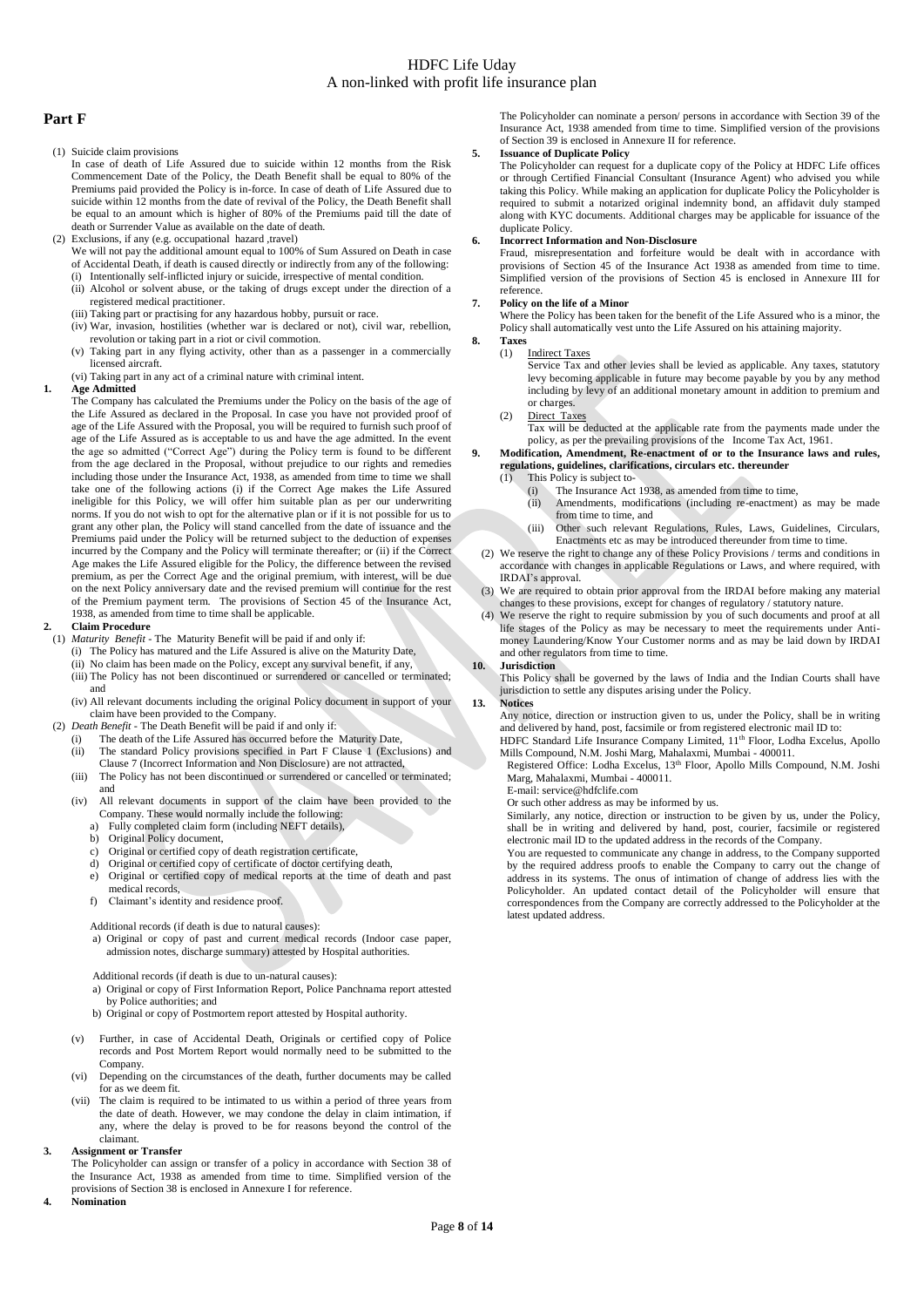|                                                                                                                                                    | Part G                              |                                                                                                                                                 |                                                                                        |                    |                                                                            | Bhubneshwar $-751009$ .                                                      |                                         |
|----------------------------------------------------------------------------------------------------------------------------------------------------|-------------------------------------|-------------------------------------------------------------------------------------------------------------------------------------------------|----------------------------------------------------------------------------------------|--------------------|----------------------------------------------------------------------------|------------------------------------------------------------------------------|-----------------------------------------|
| 1.                                                                                                                                                 | <b>Complaint Resolution Process</b> |                                                                                                                                                 |                                                                                        |                    |                                                                            | Tel.: 0674 - 2596461 /2596455                                                |                                         |
| i.                                                                                                                                                 |                                     |                                                                                                                                                 | The customer can contact us on the below mentioned address in case of any              |                    |                                                                            | Fax: 0674 - 2596429                                                          |                                         |
|                                                                                                                                                    | complaint/grievance:                |                                                                                                                                                 |                                                                                        |                    |                                                                            | Email: bimalokpal.bhubaneswar@gbic.co.in                                     |                                         |
|                                                                                                                                                    | Grievance Redressal Officer         |                                                                                                                                                 |                                                                                        |                    | <b>BENGALURU</b>                                                           | Office of the Insurance Ombudsman,                                           | Karnataka                               |
|                                                                                                                                                    |                                     |                                                                                                                                                 | HDFC Standard Life Insurance Company Limited                                           |                    |                                                                            | Jeevan Soudha Building, PID No. 57-27-N-                                     |                                         |
|                                                                                                                                                    |                                     |                                                                                                                                                 | 11th Floor, Lodha Excelus, Apollo Mills Compound,                                      |                    |                                                                            | 19                                                                           |                                         |
|                                                                                                                                                    |                                     |                                                                                                                                                 | N. M. Joshi Marg, Mahalaxmi, Mumbai, Maharashtra - 400011                              |                    |                                                                            | Ground Floor, 19/19, 24th Main Road,                                         |                                         |
|                                                                                                                                                    |                                     |                                                                                                                                                 | Helpline number: 18602679999 (Local charges apply)                                     |                    |                                                                            | JP Nagar, Ist Phase,<br>Bengaluru $-560078$ .                                |                                         |
| ii.                                                                                                                                                | E-mail: service@hdfclife.com        |                                                                                                                                                 | All grievances (Service and sales) received by the Company will be responded to        |                    |                                                                            | Tel.: 080 - 26652048 / 26652049                                              |                                         |
|                                                                                                                                                    |                                     |                                                                                                                                                 | within the prescribed regulatory Turn Around Time (TAT) of 14 days.                    |                    |                                                                            | Email: bimalokpal.bengaluru@gbic.co.in                                       |                                         |
|                                                                                                                                                    |                                     |                                                                                                                                                 | iii. Written request or email from the registered email id is mandatory.               |                    | CHANDIGARH                                                                 |                                                                              | Punjab, Haryana,                        |
| iv.                                                                                                                                                |                                     |                                                                                                                                                 | If required, we will investigate the complaints by taking inputs from the customer     |                    |                                                                            | Office of the Insurance Ombudsman,                                           | Himachal Pradesh,                       |
|                                                                                                                                                    |                                     |                                                                                                                                                 | over the telephone or through personal meetings.                                       |                    |                                                                            | S.C.O. No. 101, 102 & 103, 2nd Floor,                                        | Jammu & Kashmir                         |
| V.                                                                                                                                                 |                                     |                                                                                                                                                 | We will issue an acknowledgement letter to the customer within 3 working days of       |                    |                                                                            | Batra Building, Sector $17 - D$ ,                                            | , Chandigarh                            |
|                                                                                                                                                    | the receipt of complaint.           |                                                                                                                                                 |                                                                                        |                    |                                                                            | Chandigarh $-160017$ .                                                       |                                         |
|                                                                                                                                                    |                                     |                                                                                                                                                 | vi. The acknowledgement that is sent to the customer has the details of the complaint  |                    |                                                                            | Tel.: 0172 - 2706196 / 2706468                                               |                                         |
| noumber, the Policy noumber and the Grievance Redressal Officer's name who will<br>be handling the complaint of the customer.                      |                                     |                                                                                                                                                 | Fax: 0172 - 2708274<br>Email: bimalokpal.chandigarh@gbic.co.in                         |                    |                                                                            |                                                                              |                                         |
|                                                                                                                                                    |                                     |                                                                                                                                                 |                                                                                        |                    | <b>CHENNAI</b>                                                             | Office of the Insurance Ombudsman,                                           | Tamil<br>Nadu,                          |
| vii. If the customer's complaint is addressed within 3 days, the resolution communication<br>will also act as the acknowledgment of the complaint. |                                     |                                                                                                                                                 | Fatima Akhtar Court, 4th Floor, 453,                                                   | Pondicherry Town   |                                                                            |                                                                              |                                         |
| viii. The final letter of resolution will offer redressal or rejection of the complaint along                                                      |                                     |                                                                                                                                                 | Anna Salai, Teynampet,                                                                 | Karaikal<br>and    |                                                                            |                                                                              |                                         |
| with the reason for doing the sameso.                                                                                                              |                                     |                                                                                                                                                 | CHENNAI - 600 018.                                                                     | (which are part of |                                                                            |                                                                              |                                         |
| ix. In case the customer is not satisfied with the decision sent to him or her, he or she                                                          |                                     |                                                                                                                                                 | Tel.: 044 - 24333668 / 24335284                                                        | Pondicherry)       |                                                                            |                                                                              |                                         |
|                                                                                                                                                    |                                     | may contact our Grievance Redressal Officer within 8 weeks of the receipt of the                                                                |                                                                                        |                    |                                                                            | Fax: 044 - 24333664                                                          |                                         |
|                                                                                                                                                    |                                     | communication at any of the touch points mentioned in the document, failing which,                                                              |                                                                                        |                    |                                                                            | Email: bimalokpal.chennai@gbic.co.in                                         | Delhi                                   |
| х.                                                                                                                                                 |                                     | we will consider the complaint to be satisfactorily resolved.<br>The following is the escalation matrix in case there is no response within the |                                                                                        | <b>NEW DELHI</b>   | Office of the Insurance Ombudsman,<br>2/2 A, Universal Insurance Building, |                                                                              |                                         |
|                                                                                                                                                    |                                     | prescribed timelines or if you are not satisfied with the response. The number of days                                                          |                                                                                        |                    | Asaf Ali Road,                                                             |                                                                              |                                         |
|                                                                                                                                                    |                                     |                                                                                                                                                 | specified in the below- mentioned escalation matrix will be applicable from the date   |                    |                                                                            | New Delhi - 110 002.                                                         |                                         |
|                                                                                                                                                    | of escalation.                      |                                                                                                                                                 |                                                                                        |                    |                                                                            | Tel.: 011 - 23239633 / 23237532                                              |                                         |
|                                                                                                                                                    | Level                               |                                                                                                                                                 | Designation                                                                            | Response Time      |                                                                            | Fax: $011 - 23230858$                                                        |                                         |
|                                                                                                                                                    |                                     |                                                                                                                                                 |                                                                                        |                    |                                                                            | Email: bimalokpal.delhi@gbic.co.in                                           |                                         |
|                                                                                                                                                    | 1st Level                           |                                                                                                                                                 | Sr. Manager - Customer Relations                                                       | 10 working days    | <b>GUWAHATI</b>                                                            | Office of the Insurance Ombudsman,                                           | Assam                                   |
|                                                                                                                                                    |                                     |                                                                                                                                                 |                                                                                        |                    |                                                                            | Jeevan Nivesh, 5th Floor,                                                    | Meghalaya,<br>Manipur, Mizoram,         |
|                                                                                                                                                    | 2nd Level (for response             |                                                                                                                                                 | Vice President - Customer Relations                                                    | 10 working days    |                                                                            | Nr. Panbazar over bridge, S.S. Road,<br>Guwahati - 781001 (ASSAM).           | Arunachal Pradesh,                      |
|                                                                                                                                                    | not received from Level             |                                                                                                                                                 |                                                                                        |                    |                                                                            | Tel.: 0361 - 2132204 / 2132205                                               | Nagaland<br>and                         |
|                                                                                                                                                    | 1)                                  |                                                                                                                                                 |                                                                                        |                    |                                                                            | Fax: 0361 - 2732937                                                          | Tripura                                 |
|                                                                                                                                                    |                                     |                                                                                                                                                 |                                                                                        |                    |                                                                            | Email: bimalokpal.guwahati@gbic.co.in                                        |                                         |
|                                                                                                                                                    | Final Level (for                    |                                                                                                                                                 | Sr. Vice President and Head                                                            | 3 working days     | <b>HYDERABAD</b>                                                           | Office of the Insurance Ombudsman,                                           | Andhra<br>Pradesh,                      |
|                                                                                                                                                    | response not received               |                                                                                                                                                 | Customer Relations & Principal                                                         |                    |                                                                            | 6-2-46, 1st floor, "Moin Court",                                             | Telangana, Yanam                        |
|                                                                                                                                                    | from Level 2)                       |                                                                                                                                                 | Grievance Redressal Officer                                                            |                    |                                                                            | Lane Opp. Saleem Function Palace,                                            | and<br>part<br>of<br>of                 |
|                                                                                                                                                    |                                     |                                                                                                                                                 |                                                                                        |                    |                                                                            | A. C. Guards, Lakdi-Ka-Pool,<br>Hyderabad - 500 004.                         | Territory<br>Pondicherry                |
| xi.                                                                                                                                                |                                     |                                                                                                                                                 | If you are not satisfied with the response or do not receive a response from us within |                    |                                                                            | Tel.: 040 - 65504123 / 23312122                                              |                                         |
|                                                                                                                                                    |                                     |                                                                                                                                                 | 14 days, you may approach the Grievance Cell of IRDAI on the following contact         |                    |                                                                            | Fax: $040 - 23376599$                                                        |                                         |
|                                                                                                                                                    | details:                            |                                                                                                                                                 |                                                                                        |                    |                                                                            | Email: bimalokpal.hyderabad@gbic.co.                                         |                                         |
|                                                                                                                                                    |                                     |                                                                                                                                                 | IRDAI Grievance Call Centre (IGCC) TOLL FREE NO:155255                                 |                    | <b>JAIPUR</b>                                                              | Office of the Insurance Ombudsman,                                           | Rajasthan                               |
|                                                                                                                                                    |                                     |                                                                                                                                                 |                                                                                        |                    |                                                                            | Jeevan Nidhi - II Bldg., Gr. Floor,                                          |                                         |
|                                                                                                                                                    | Email ID: complaints@irda.gov.in    |                                                                                                                                                 |                                                                                        |                    |                                                                            | Bhawani Singh Marg,<br>Jaipur - 302 005.                                     |                                         |
|                                                                                                                                                    |                                     |                                                                                                                                                 | Online-You can register your complaint online at http://www.igms.irda.gov.in/          |                    |                                                                            | Tel.: $0141 - 2740363$                                                       |                                         |
|                                                                                                                                                    |                                     |                                                                                                                                                 | Address for communication for complaints by fax/paper:                                 |                    |                                                                            | Email: bimalokpal.jaipur@gbic.co.in                                          |                                         |
|                                                                                                                                                    | <b>Consumer Affairs Department</b>  |                                                                                                                                                 |                                                                                        |                    | <b>ERNAKULAM</b>                                                           | Office of the Insurance Ombudsman,                                           | Kerala                                  |
|                                                                                                                                                    |                                     |                                                                                                                                                 | Insurance Regulatory and Development Authority of India                                |                    |                                                                            | 2nd Floor, Pulinat Bldg.,                                                    | Lakshadweep                             |
|                                                                                                                                                    |                                     |                                                                                                                                                 | 9th floor, United India Towers, Basheerbagh                                            |                    |                                                                            | Opp. Cochin Shipyard, M. G. Road,                                            | Mahe $-$ a part of                      |
|                                                                                                                                                    |                                     |                                                                                                                                                 | Hyderabad - 500 029, Telangana State (India)                                           |                    |                                                                            | Ernakulam - 682 015.                                                         | Pondicherry                             |
|                                                                                                                                                    | Fax No: 91-40 - 6678 9768           |                                                                                                                                                 |                                                                                        |                    |                                                                            | Tel.: 0484 - 2358759 / 2359338                                               |                                         |
|                                                                                                                                                    |                                     |                                                                                                                                                 |                                                                                        |                    |                                                                            | Fax: 0484 - 2359336                                                          |                                         |
| 2.                                                                                                                                                 |                                     |                                                                                                                                                 | In the event you are dissatisfied with the response provided by us, you may approach   |                    | <b>KOLKATA</b>                                                             | Email: bimalokpal.ernakulam@gbic.co.in<br>Office of the Insurance Ombudsman, | Bengal<br>West                          |
|                                                                                                                                                    | Ombudsman are provided below.       |                                                                                                                                                 | the Insurance Ombudsman in your region. The contact details of the Insurance           |                    |                                                                            | Hindustan Bldg. Annexe, 4th Floor,                                           | Andaman<br>&                            |
|                                                                                                                                                    |                                     |                                                                                                                                                 | A. Details and addresses of Insurance Ombudsman                                        |                    |                                                                            | 4, C.R. Avenue,                                                              | Nicobar<br>Islands,                     |
|                                                                                                                                                    |                                     |                                                                                                                                                 |                                                                                        |                    |                                                                            | KOLKATA - 700 072.                                                           | Sikkim                                  |
|                                                                                                                                                    | Office of<br>the                    |                                                                                                                                                 | <b>Contact Details</b>                                                                 | of<br>Areas        |                                                                            | Tel.: 033 - 22124339 / 22124340                                              |                                         |
|                                                                                                                                                    | Ombudsman                           |                                                                                                                                                 |                                                                                        | Jurisdiction       |                                                                            | $Fax: 033 - 22124341$                                                        |                                         |
|                                                                                                                                                    | <b>AHMEDABAD</b>                    |                                                                                                                                                 | Office of the Insurance Ombudsman,                                                     | Gujarat, Dadra &   |                                                                            | Email: bimalokpal.kolkata@gbic.co.in                                         |                                         |
|                                                                                                                                                    |                                     |                                                                                                                                                 | 2nd floor, Ambica House,                                                               | Nagar<br>Haveli,   | <b>LUCKNOW</b>                                                             | Office of the Insurance Ombudsman,                                           | Districts of Uttar                      |
|                                                                                                                                                    |                                     |                                                                                                                                                 | Near C.U. Shah College,                                                                | Daman and Diu      |                                                                            | 6th Floor, Jeevan Bhawan, Phase-II,                                          | Pradesh : Laitpur,                      |
|                                                                                                                                                    |                                     |                                                                                                                                                 | 5, Navyug Colony, Ashram Road,                                                         |                    |                                                                            | Nawal Kishore Road, Hazratganj,<br>Lucknow - 226 001.                        | Mahoba,<br>Jhansi,<br>Hamirpur, Banda,  |
|                                                                                                                                                    |                                     |                                                                                                                                                 | Ahmedabad - 380 014.                                                                   |                    |                                                                            | Tel.: 0522 - 2231330 / 2231331                                               | Chitrakoot,                             |
|                                                                                                                                                    |                                     |                                                                                                                                                 | Tel.: 079 - 27546150 / 27546139<br>Fax: 079 - 27546142                                 |                    |                                                                            | Fax: 0522 - 2231310                                                          | Allahabad,                              |
|                                                                                                                                                    |                                     |                                                                                                                                                 | Email: bimalokpal.ahmedabad@gbic.co.in                                                 |                    |                                                                            | Email: bimalokpal.lucknow@gbic.co.in                                         | Mirzapur,                               |
|                                                                                                                                                    | <b>BHOPAL</b>                       |                                                                                                                                                 | Office of the Insurance Ombudsman,                                                     | Madhya Pradesh &   |                                                                            |                                                                              | Sonbhabdra,                             |
|                                                                                                                                                    |                                     |                                                                                                                                                 | Janak Vihar Complex, 2nd Floor,                                                        | Chhattisgarh       |                                                                            |                                                                              | Fatehpur,                               |
|                                                                                                                                                    |                                     |                                                                                                                                                 | 6, Malviya Nagar, Opp. Airtel Office,                                                  |                    |                                                                            |                                                                              | Pratapgarh,                             |
|                                                                                                                                                    |                                     |                                                                                                                                                 | Near New Market,                                                                       |                    |                                                                            |                                                                              | Jaunpur, Varanasi,                      |
|                                                                                                                                                    |                                     |                                                                                                                                                 | Bhopal - 462 003.                                                                      |                    |                                                                            |                                                                              | Gazipur,<br>Jalaun,<br>Kanpur, Lucknow, |
|                                                                                                                                                    |                                     |                                                                                                                                                 | Tel.: 0755 - 2769201 / 2769202                                                         |                    |                                                                            |                                                                              | Unnao,<br>Sitapur,                      |
|                                                                                                                                                    |                                     |                                                                                                                                                 | Fax: 0755 - 2769203                                                                    |                    |                                                                            |                                                                              | Lakhimpur,                              |
|                                                                                                                                                    | <b>BHUBANESHWAR</b>                 |                                                                                                                                                 | Email: bimalokpal.bhopal@gbic.co.in<br>Office of the Insurance Ombudsman,              | Orissa             |                                                                            |                                                                              | Bahraich,                               |
|                                                                                                                                                    |                                     |                                                                                                                                                 | 62, Forest park,                                                                       |                    |                                                                            |                                                                              | Barabanki,                              |
|                                                                                                                                                    |                                     |                                                                                                                                                 |                                                                                        |                    |                                                                            |                                                                              | Raebareli, Sravasti,                    |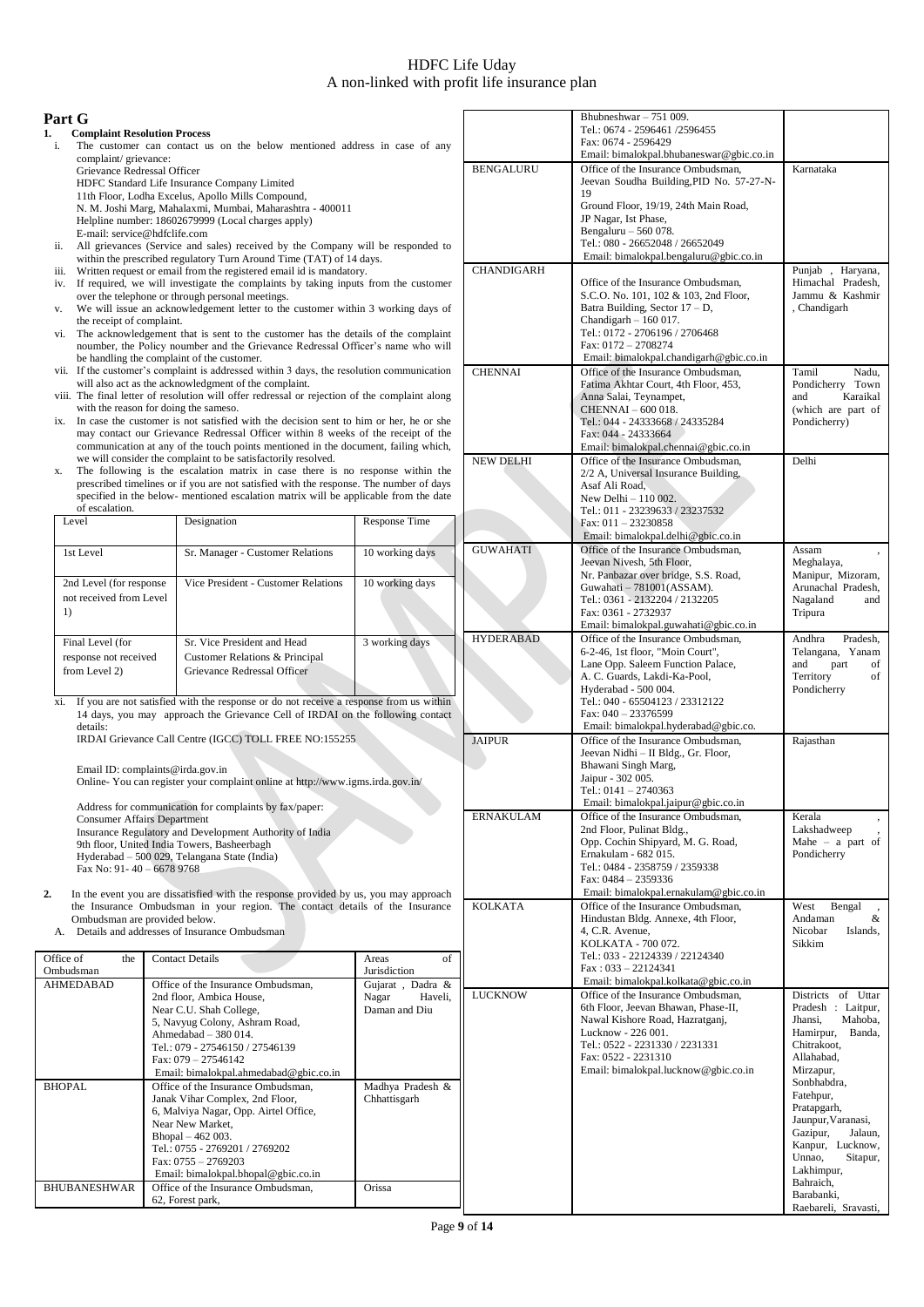|               |                                                                                                                                                                                                                                           | Gonda,<br>Faizabad,<br>Amethi,<br>Kaushambi,<br>Balrampur,<br>Basti,<br>Ambedkarnagar,<br>Sultanpur,<br>Maharajgang,<br>Santkabirnagar,<br>Azamgarh,<br>Kushinagar,<br>Gorkhpur, Deoria,<br>Mau,<br>Ghazipur,<br>Chandauli,<br>Ballia,<br>Sidharathnagar.                                                                                                                                                                                                                                  |
|---------------|-------------------------------------------------------------------------------------------------------------------------------------------------------------------------------------------------------------------------------------------|--------------------------------------------------------------------------------------------------------------------------------------------------------------------------------------------------------------------------------------------------------------------------------------------------------------------------------------------------------------------------------------------------------------------------------------------------------------------------------------------|
| <b>MUMBAI</b> | Office of the Insurance Ombudsman,<br>3rd Floor, Jeevan Seva Annexe,<br>S. V. Road, Santacruz (W),<br>Mumbai - 400 054.<br>Tel.: 022 - 26106552 / 26106960<br>Fax: $022 - 26106052$                                                       | Goa.<br>Mumbai<br>Metropolitan<br>Region excluding<br>Navi Mumbai<br>&<br>Thane                                                                                                                                                                                                                                                                                                                                                                                                            |
| <b>PATNA</b>  | Email: bimalokpal.mumbai@gbic.co.in<br>Office of the Insurance Ombudsman,<br>1st Floor, Kalpana Arcade Building,,<br>Bazar Samiti Road,<br>Bahadurpur,<br>Patna 800 006.<br>Tel.: 0612-2680952<br>Email id: bimalokpal.patna@gbic.co.in.  | Bihar<br>and<br>Jharkhand                                                                                                                                                                                                                                                                                                                                                                                                                                                                  |
| <b>NOIDA</b>  | Office of the Insurance Ombudsman,<br>Bhagwan Sahai Palace<br>4th Floor, Main Road,<br>Naya Bans, Sector 15,<br>Distt: Gautam Buddh Nagar,<br>U.P-201301.<br>Tel.: 0120-2514250 / 2514252 / 2514253<br>Email: bimalokpal.noida@gbic.co.in | State of Uttaranchal<br>and the following<br>Districts of Uttar<br>Pradesh:<br>Aligarh,<br>Agra,<br>Bagpat,<br>Bareilly,<br>Bijnor,<br>Budaun,<br>Bulandshehar, Etah,<br>Kanooj, Mainpuri,<br>Mathura,<br>Meerut,<br>Moradabad.<br>Muzaffarnagar,<br>Oraiyya,<br>Pilibhit,<br>Etawah,<br>Farrukhabad,<br>Firozbad.<br>Gautambodhanagar,<br>Ghaziabad, Hardoi,<br>Shahjahanpur,<br>Hapur,<br>Shamli,<br>Rampur, Kashganj,<br>Sambhal, Amroha,<br>Hathras,<br>Kanshiramnagar,<br>Saharanpur. |
| <b>PUNE</b>   | Office of the Insurance Ombudsman,<br>Jeevan Darshan Bldg., 3rd Floor,<br>C.T.S. No.s. 195 to 198,<br>N.C. Kelkar Road, Narayan Peth,<br>Pune $-411$ 030.<br>Tel.: 020-41312555<br>Email: Bimalokpal.pune@gbic.co.in                      | Maharashtra Area<br>of Navi Mumbai<br>and<br>Thane<br>excluding Mumbai<br>Metropolitan<br>Region                                                                                                                                                                                                                                                                                                                                                                                           |

- The complainant had before making a complaint to the Ombudsman made a written representation to the Company named in the complaint and either the Company had rejected the complaint or the complainant had not received any reply within a period of one month after the Company received his representation or the complainant is not satisfied with the reply given to him by the Company;
- The complaint is made not later than one year after the Company had rejected the representation or sent its final reply on the representation of the complainant; and
- The complaint is not on the same subject-matter, for which any proceedings before any court, or Consumer Forum or arbitrator is pending or were so earlier.

### B. Power of Ombudsman-

The Ombudsman may receive and consider-

- i. complaints under rule 13 of Redressal of Public Grievances Rules , 1998;<br>ii. any partial or total repudiation of claims by the Company;
- any partial or total repudiation of claims by the Company;
- iii. any dispute in regard to Premium paid or payable in terms of the Policy;
- iv. any dispute on the legal construction of the Policy insofar as such disputes relate to claims;
- v. delay in settlement of claims;<br>vi. non issue of any insurance do
- non issue of any insurance document to customers after receipt of Premium.
- C. Manner in which complaint is to be made -
- Policyholder who has a grievance against the Company, may himself or through his legal heirs make a complaint in writing to the Ombudsman within whose jurisdiction the branch or office of the Company complained against is located.
- ii. The complaint shall be in writing duly signed by the complainant or through his legal heirs and shall state clearly the name and address of the complainant, the name of the branch or office of the Company against which the complaint is made, the fact giving rise to complaint supported by documents, if any, relied on by the complainant, the nature and extent of the loss caused to the complainant and the relief sought from the Ombudsman.
- iii. No complaint to the Ombudsman shall lie unless -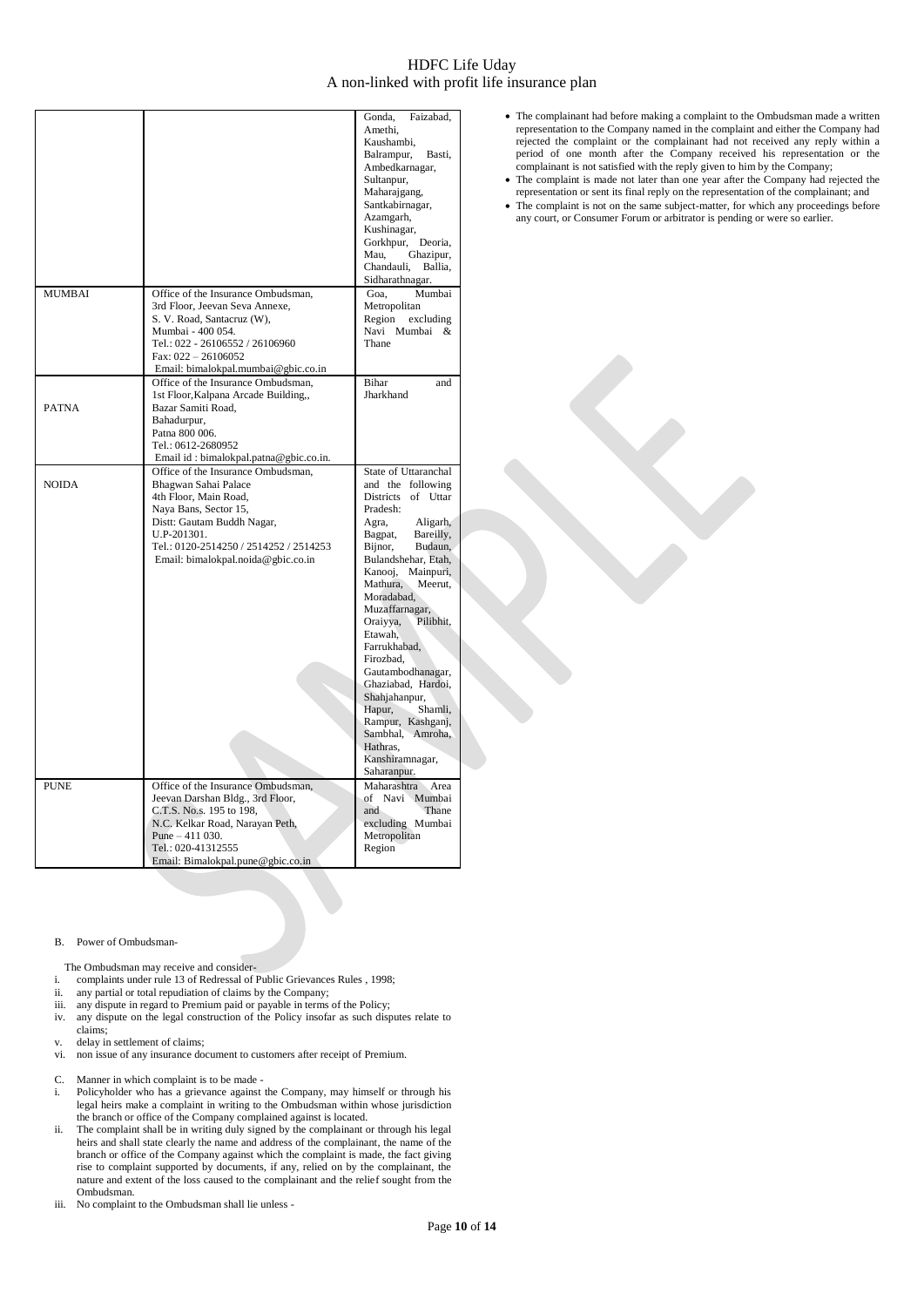### **Appendix 1: Guaranteed Surrender Value Factors**

| aux 1. Guaraniccu burrenucr 7 anne Paciors<br><b>Guaranteed Surrender Value Factors as percentage of Premiums paid</b> |                                        |                      |  |  |
|------------------------------------------------------------------------------------------------------------------------|----------------------------------------|----------------------|--|--|
| <b>Policy Year</b>                                                                                                     | GSV Factors (% of cumulative premiums) |                      |  |  |
|                                                                                                                        | Age at entry $\leq 50$                 | Age at entry $>= 51$ |  |  |
|                                                                                                                        | 0%                                     | 0%                   |  |  |
| 2                                                                                                                      | 30%                                    | 30%                  |  |  |
| 3                                                                                                                      | 30%                                    | 30%                  |  |  |
| 4                                                                                                                      | 50%                                    | 50%                  |  |  |
| 5                                                                                                                      | 50%                                    | 50%                  |  |  |
| 6                                                                                                                      | 50%                                    | 50%                  |  |  |
| 7                                                                                                                      | 50%                                    | 50%                  |  |  |
| 8                                                                                                                      | 55%                                    | 55%                  |  |  |
| 9                                                                                                                      | 55%                                    | 55%                  |  |  |
| 10                                                                                                                     | 55%                                    | 55%                  |  |  |
| 11                                                                                                                     | 55%                                    | 55%                  |  |  |
| 12                                                                                                                     | 65%                                    | 60%                  |  |  |
| 13                                                                                                                     | 65%                                    | 60%                  |  |  |
| 14                                                                                                                     | 65%                                    | 60%                  |  |  |
| 15                                                                                                                     | 65%                                    | 60%                  |  |  |

### **Guaranteed Surrender Value (GSV) Factors as percentage of accrued bonuses/ Guaranteed Additions**

|                    |          | <b>Policy Term</b> |
|--------------------|----------|--------------------|
| <b>Policy Year</b> | 12 years | 15 years           |
| $\overline{2}$     | 7.4%     | 4.9%               |
| 3                  | 8.5%     | 5.6%               |
| 4                  | 9.8%     | 6.4%               |
| 5                  | 11.3%    | 7.4%               |
| 6                  | 13.0%    | 8.5%               |
| 7                  | 14.9%    | 9.8%               |
| 8                  | 17.2%    | 11.3%              |
| 9                  | 19.7%    | 13.0%              |
| 10                 | 22.7%    | 14.9%              |
| 11                 | 26.1%    | 17.2%              |
| 12                 | 30.0%    | 19.7%              |
| 13                 |          | 22.7%              |
| 14                 |          | 26.1%              |
| 15                 |          | 30.0%              |

Note: This would only be payable once the policy has acquired a guaranteed surrender value. For the purpose of calculation of Surrender Value, the Premiums shall exclude any underwriting extra premiums, any loadings for modal premiums and any taxes paid such as Service Tax and other levies.

| <b>Special Surrender Value</b> |                    |          |  |  |
|--------------------------------|--------------------|----------|--|--|
| <b>Policy</b>                  | <b>Policy Term</b> |          |  |  |
| Year                           | 12 years           | 15 years |  |  |
|                                | 0.0%               | 0.0%     |  |  |
| 2                              | 40.1%              | 35.7%    |  |  |
| $\overline{3}$                 | 48.1%              | 42.8%    |  |  |
| 4                              | 57.7%              | 51.4%    |  |  |
| 5                              | 69.3%              | 61.6%    |  |  |
| 6                              | 74.8%              | 66.6%    |  |  |
| 7                              | 80.8%              | 71.9%    |  |  |
| 8                              | 87.3%              | 77.7%    |  |  |
| 9                              | 94.2%              | 83.9%    |  |  |
| 10                             | 96.1%              | 90.6%    |  |  |
| 11                             | 98.0%              | 92.4%    |  |  |
| 12                             | 100.0%             | 94.2%    |  |  |
| 13                             |                    | 96.1%    |  |  |
| 14                             |                    | 98.0%    |  |  |
| 15                             |                    | 100.0%   |  |  |

**Appendix 2**

Note: The SSV calculated using the above factors shall be payable if the Policy has already acquired a GSV and if the SSV is higher than GSV.

The SSV at the date of surrender shall be calculated as:

Applicable SSV Factor x Paid-Up Value

Paid-Up Value = Paid-Up Sum Assured on Maturity+ Bonuses attached till the date of

surrender + Guaranteed Additions attached till the date of surrender.

Depending on prevailing market conditions in the future, the factors may be updated.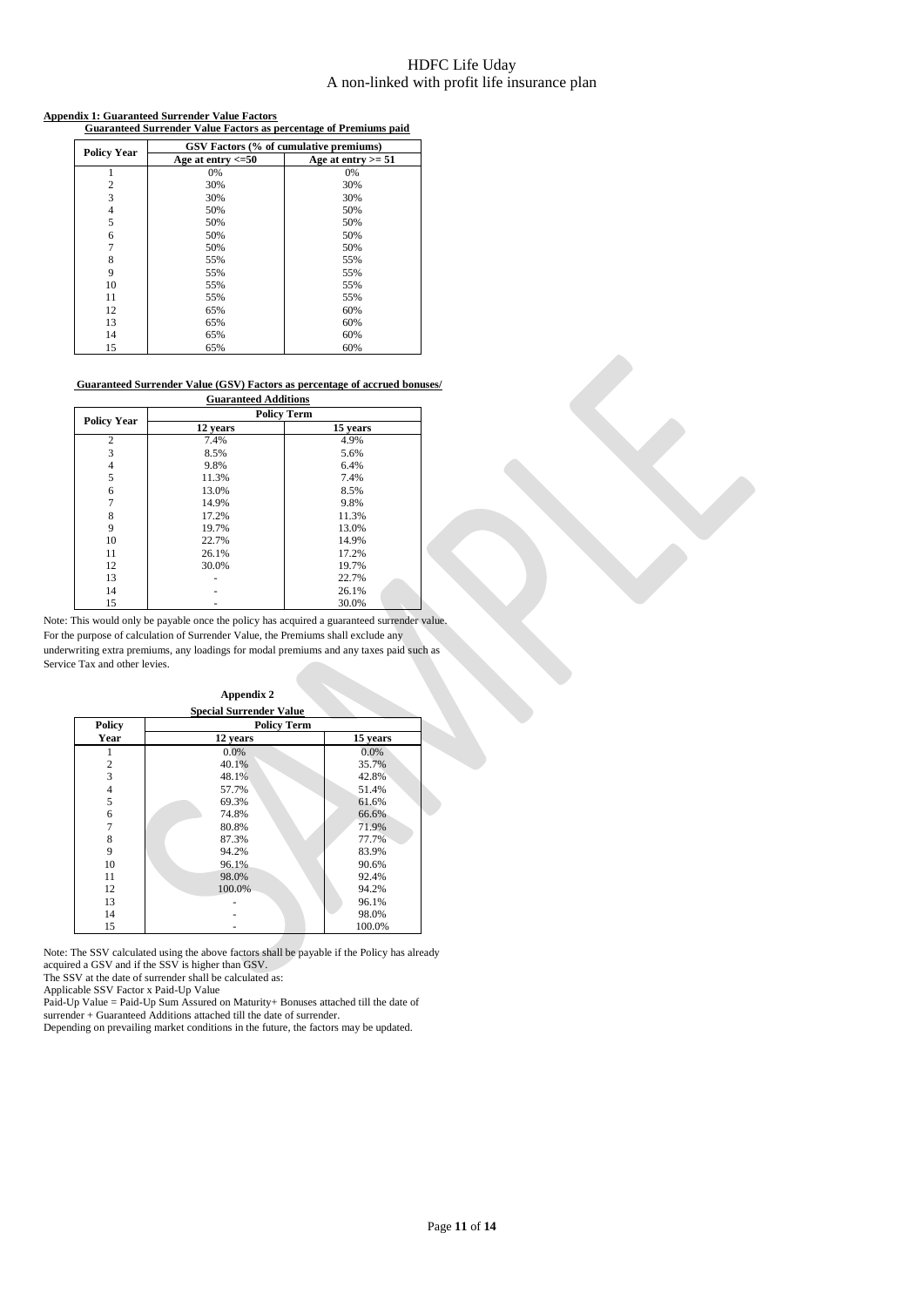### **Annexure I**

### **Section 38 - Assignment or Transfer of Insurance Policies**

Assignment or transfer of a policy should be in accordance with Section 38 of the Insurance Act, 1938 as amended by Insurance Laws (Amendment) Act, 2015 dated 23.03.2015. The extant provisions in this regard are as follows:

- (1) This policy may be transferred/assigned, wholly or in part, with or without consideration. (2) An Assignment may be effected in a policy by an endorsement upon the policy itself or
- by a separate instrument under notice to the Insurer. (3) The instrument of assignment should indicate the fact of transfer or assignment and the reasons for the assignment or transfer, antecedents of the assignee and terms on which assignment is made.
- (4) The assignment must be signed by the transferor or assignor or duly authorized agent and attested by at least one witness.
- (5) The transfer or assignment shall not be operative as against an insurer until a notice in writing of the transfer or assignment and either the said endorsement or instrument itself or copy there of certified to be correct by both transferor and transferee or their duly authorised agents have been delivered to the insurer.
- (6) Fee to be paid for assignment or transfer can be specified by the Authority through Regulations.
- (7) On receipt of notice with fee, the insurer should Grant a written acknowledgement of receipt of notice. Such notice shall be conclusive evidence against the insurer of duly receiving the notice.
- (8) If the insurer maintains one or more places of business, such notices shall be delivered only at the place where the policy is being serviced.
- The insurer may accept or decline to act upon any transfer or assignment or endorsement, if it has sufficient reasons to believe that it is a. not bonafide or b. not in the interest of the policyholder or c. not in public interest or d. is for the purpose of trading of the insurance policy.
- (10)Before refusing to act upon endorsement, the Insurer should record the reasons in writing and communicate the same in writing to Policyholder within 30 days from the date of policyholder giving a notice of transfer or assignment.
- (11)In case of refusal to act upon the endorsement by the Insurer, any person aggrieved by the refusal may prefer a claim to IRDAI within 30 days of receipt of the refusal letter from the Insurer.
- (12)The priority of claims of persons interested in an insurance policy would depend on the date on which the notices of assignment or transfer is delivered to the insurer; where there are more than one instruments of transfer or assignment, the priority will depend on dates of delivery of such notices. Any dispute in this regard as to priority should be referred to Authority.
- (13)Every assignment or transfer shall be deemed to be absolute assignment or transfer and the assignee or transferee shall be deemed to be absolute assignee or transferee, except **a.** where assignment or transfer is subject to terms and conditions of transfer or assignment OR **b**. where the transfer or assignment is made upon condition that **i**. the proceeds under the policy shall become payable to policyholder or nominee(s) in the event of assignee or transferee dying before the insured OR **ii.** the insured surviving the term of the policy Such conditional assignee will not be entitled to obtain a loan on policy or surrender the policy. This provision will prevail notwithstanding any law or custom having force of law which is contrary to the above position.
- (14) In other cases, the insurer shall, subject to terms and conditions of assignment, recognize the transferee or assignee named in the notice as the absolute transferee or assignee and such person **a.** shall be subject to all liabilities and equities to which the transferor or assignor was subject to at the date of transfer or assignment and **b.** may institute any proceedings in relation to the policy **c.** obtain loan under the policy or surrender the policy without obtaining the consent of the transferor or assignor or making him a party to the proceedings.
- (15)Any rights and remedies of an assignee or transferee of a life insurance policy under an assignment or transfer effected before commencement of the Insurance Laws (Amendment) Act, 2015 Ishall not be affected by this section.

**Disclaimer: This is not a comprehensive list of amendments of Insurance Laws (Amendment) Act, 2015 and only a simplified version prepared for general information. Policy Holders are advised to refer to Insurance Laws (Amendment) Act, 2015 dated 23.03.2015 for complete and accurate details.**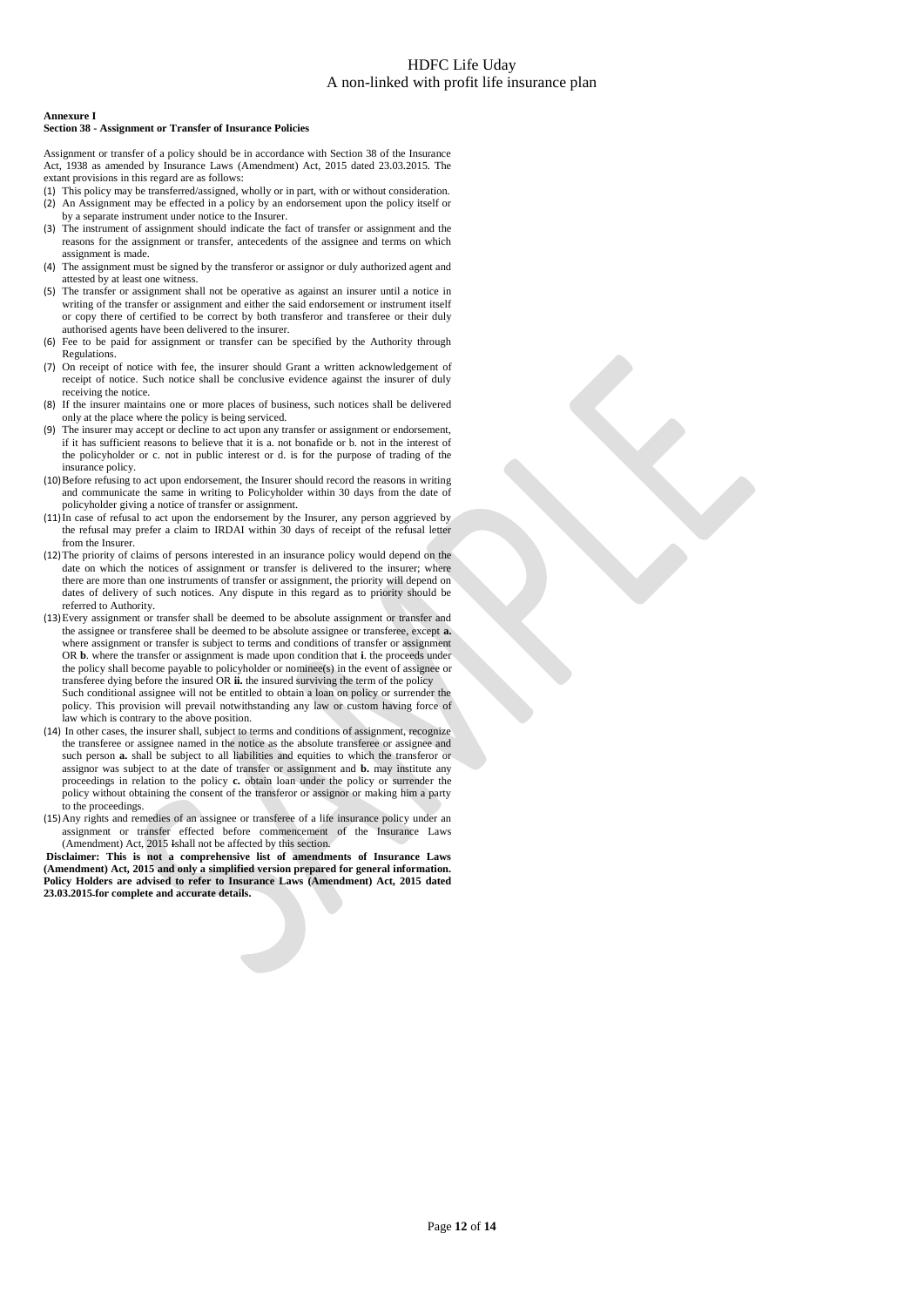### **Annexure II**

### **Section 39 - Nomination by policyholder**

Nomination of a life insurance Policy is as below in accordance with Section 39 of the Insurance Act, 1938 as amended by Insurance Laws (Amendment) Act, 2015 dated 23.03.2015. The extant provisions in this regard are as follows:

- (1) The policyholder of a life insurance on his own life may nominate a person or persons to whom money secured by the policy shall be paid in the event of his death.
- (2) Where the nominee is a minor, the policyholder may appoint any person to receive the money secured by the policy in the event of policyholder's death during the minority of the nominee. The manner of appointment to be laid down by the insurer.
- (3) Nomination can be made at any time before the maturity of the policy.
- (4) Nomination may be incorporated in the text of the policy itself or may be endorsed on the policy communicated to the insurer and can be registered by the insurer in the records relating to the policy.
- (5) Nomination can be cancelled or changed at any time before policy matures, by an endorsement or a further endorsement or a will as the case may be.
- (6) A notice in writing of Change or Cancellation of nomination must be delivered to the insurer for the insurer to be liable to such nominee. Otherwise, insurer will not be liable if a bonafide payment is made to the person named in the text of the policy or in the registered records of the insurer.
- (7) Fee to be paid to the insurer for registering change or cancellation of a nomination can be specified by the Authority through Regulations.
- (8) On receipt of notice with fee, the insurer should grant a written acknowledgement to the policyholder of having registered a nomination or cancellation or change thereof.
- A transfer or assignment made in accordance with Section 38 shall automatically cancel the nomination except in case of assignment to the insurer or other transferee or assignee for purpose of loan or against security or its reassignment after repayment. In such case, the nomination will not get cancelled to the extent of insurer's or transferee's or assignee's interest in the policy. The nomination will get revived on repayment of the loan.
- (10)The right of any creditor to be paid out of the proceeds of any policy of life insurance shall not be affected by the nomination.
- (11)In case of nomination by policyholder whose life is insured, if the nominees die before the policyholder, the proceeds are payable to policyholder or his heirs or legal representatives or holder of succession certificate.
- (12)In case nominee(s) survive the person whose life is insured, the amount secured by the policy shall be paid to such survivor(s).
- (13)Where the policyholder whose life is insured nominates his **a.** parents or **b.** spouse or **c.** children or **d.** spouse and children **e.** or any of them the nominees are beneficially entitled to the amount payable by the insurer to the policyholder unless it is proved that policyholder could not have conferred such beneficial title on the nominee having regard to the nature of his title.
- (14)If nominee(s) die after the policyholder but before his share of the amount secured under the policy is paid, the share of the expired nominee(s) shall be payable to the heirs or legal representative of the nominee or holder of succession certificate of such nominee(s).
- (15)The provisions of sub-section 7 and 8 (13 and 14 above) shall apply to all life insurance policies maturing for payment after the commencement of Insurance Laws (Amendment) Act, 2015 (i.e 23.03.2015).
- (16)If policyholder dies after maturity but the proceeds and benefit of the policy has not been paid to him because of his death, his nominee(s) shall be entitled to the proceeds and benefit of the policy.
- (17)The provisions of Section 39 are not applicable to any life insurance policy to which Section 6 of Married Women's Property Act, 1874 applies or has at any time applied except where before or after Insurance Laws (Amendment) Act, 2015, a nomination is made in favour of spouse or children or spouse and children whether or not on the face of the policy it is mentioned that it is made under Section 39. Where nomination is intended to be made to spouse or children or spouse and children under Section 6 of MWP Act, it should be specifically mentioned on the policy. In such a case only, the provisions of Section 39 will not apply.

**Disclaimer: This is not a comprehensive list of amendments of Insurance Laws (Amendment) Act, 2015 and only a simplified version prepared for general information. Policy Holders are advised to refer to Insurance Laws (Amendment) Act, 2015 dated 23.03.2015 for complete and accurate details.**